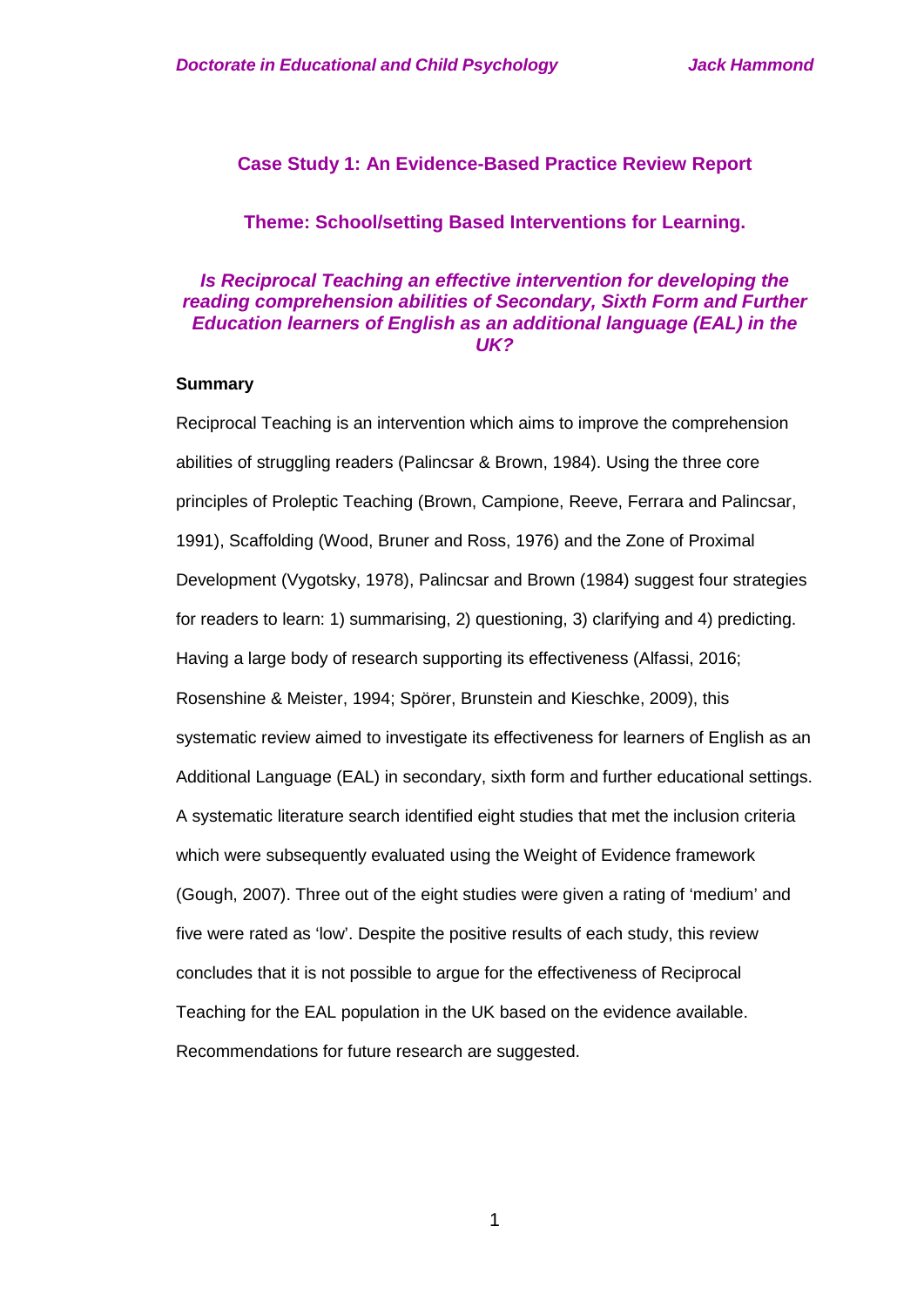#### **Introduction**

#### **Reciprocal Teaching**

Research has recognised that one of the primary goals of the education system is to develop reading comprehension abilities (Spörer et al., 2009) as they are fundamental in being able to access knowledge. It has also been found that there is a correlation between reading ability and academic achievement and self-esteem (Hisken, 2011) which further highlights the importance of reading ability. Reciprocal Teaching (Palincsar & Brown, 1984) is one intervention that has been developed to address difficulties in reading comprehension ability. Palincsar and Brown (1984) recognise that reading comprehension, provided decoding abilities are adequate, is the product of three main factors: 1) considerate and appropriate texts, 2) the compatibility between the content and the reader's knowledge and 3) the strategies the reader actively applies during reading to enhance their understanding, retention and ability to avoid comprehension errors. Reciprocal Teaching aims to address the third factor they identify through the explicit teaching of metacognitive strategies.

Palincsar and Brown (1984) explain how competent readers flow from an automatic state of reading to a strategic state of reading. They explain that 'trigger' events during reading alert the competent reader to a comprehension error at which point the strategic state begins where the reader applies strategies to ameliorate the error. Once in the strategic state, the competent reader slows down significantly to allow extra processing to resolve the problem. However, for the less competent reader these 'triggers' may not be salient enough to alter the state of reading and even if they are salient enough the reader may not have the strategies in place to fully comprehend the text. Palincsar and Brown (1984) therefore identify four strategies to teach beginning readers: 1) summarising, 2) questioning, 3) clarifying and 4) predicting which they argue will give beginner readers the tools necessary to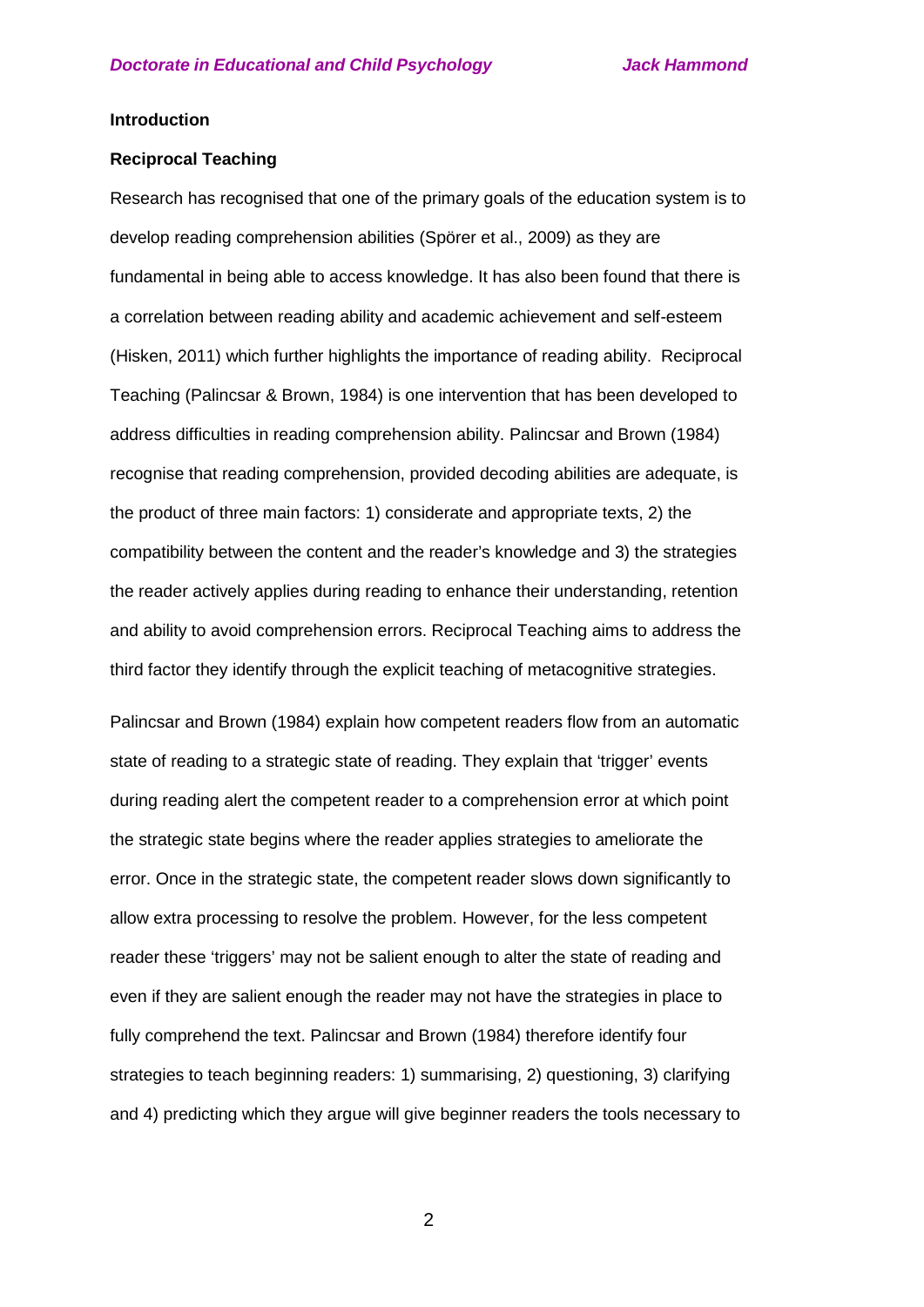improve their comprehension abilities. The four strategies should give the reader the ability to enhance and assess their comprehension.

The practical application of Reciprocal Teaching is built upon the three core principles of Proleptic Teaching (Brown et al., 1991), Scaffolding (Wood et al., 1976) and the Zone of Proximal Development (ZPD) (Vygotsky, 1978). The concept of Proleptic Teaching is the idea of teaching in expectation of competence and therefore having high expectations (Brown et al., 1991). The ZPD is defined as the area between where a learner can perform currently and where they can perform with expert help (Vygotsky, 1978) and it is theorised as the area where they will make most progress. The principles of Scaffolding are entwined with the ZPD where scaffolding is used to keep the learner in their ZPD. Scaffolds are supports that enable a learner to be successful through lowering the difficulty of the task to the point at which they are in their ZPD – the scaffolds are removed as a learner increases in competence. The role of the teacher in Reciprocal Teaching is to keep the learner in their ZPD through using Scaffolding and Proleptic Teaching (Palincsar & Brown, 1984). Reciprocal Teaching has been found to be effective when compared to alternative interventions (Spörer et al., 2009) and through a metaanalysis (Rosenshine & Meister, 1994) with effect sizes of (Cohen's) *d=*0.32 for standardised measures of comprehension and *d=*0.88 for researcher-developed measures of comprehension and for more specific populations such as those with learning difficulties (Alfassi, 2016; Gersten, Fuchs, Williams and Baker, 2001).

### **English as an Additional Language**

English as an Additional Language (EAL) learners are defined as those who are school aged whose primary language is not English – in other parts of the world these students may be known by different labels such as English Language Learners (ELL) or English as a Second Language (ESL) learners (Schneider, 2014).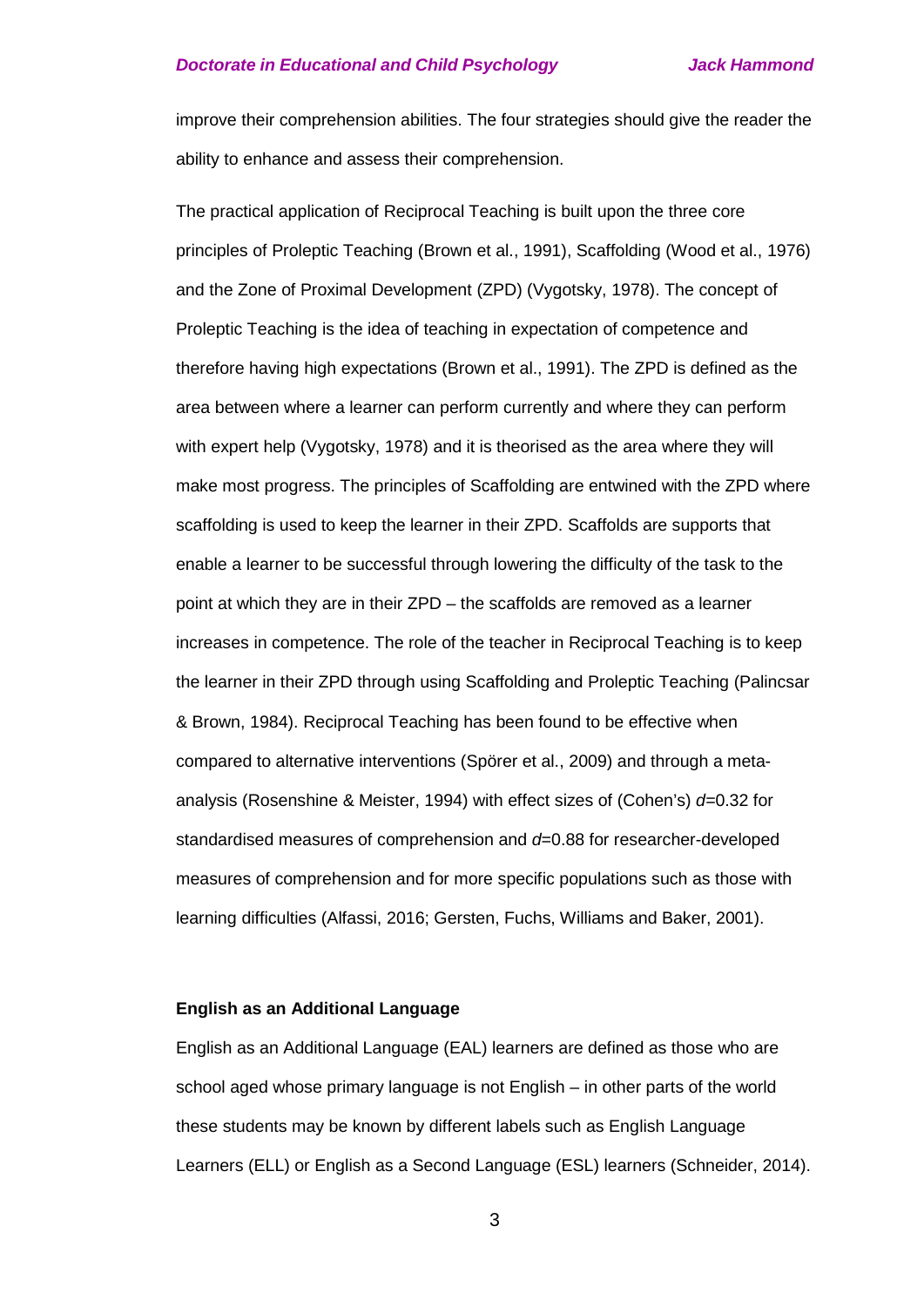These individuals are not a homogenous group and may be at differing stages in their English development. According to the most recent (January 2019) School Census carried out in the UK, 21.2% of primary aged pupils and 16.9% of secondary aged pupils are classified as EAL learners which equates to almost 1.6 million students (*Statistics*, 2019).

Researchers have investigated the link between English proficiency and academic outcomes (GCSE results) for students aged 16 in an inner London setting and found that the students' stages of English fluency, which are linked with reading ability, were strongly associated with academic outcomes (Demie & Strand, 2006). The students at stages one (new to English) and two (becoming familiar with English) had a strong negative association, of around one standard deviation, to academic outcomes (Demie & Strand, 2006).

For 'late arriving students', those who enter the UK schooling system in Key Stage 4, which would be college or sixth form level, academic outcomes are extremely low (Hutchinson, 2018). The report also found that there are large differences between language groups with certain groups, such as Pashto speakers in Key Stage 4 (KS4), falling significantly further behind than others (Hutchinson, 2018). The report also highlights the lack of capacity of educational institutions, which also varies regionally, to support later arriving EAL students, particularly in KS4. Given the exceptional difficulties that later arriving EAL students face in general academic achievement, this systematic literature review will focus on secondary, sixth form and college age students.

In a three-year longitudinal study, it was found that EAL students had similar levels of reading accuracy to their non-EAL peers but were significantly lower on their scores of vocabulary and reading comprehension at every point throughout the study (Hutchinson et al., 2003). The authors of this study also suggest that students learning EAL typically have a two-year lag in their comprehension skills compared to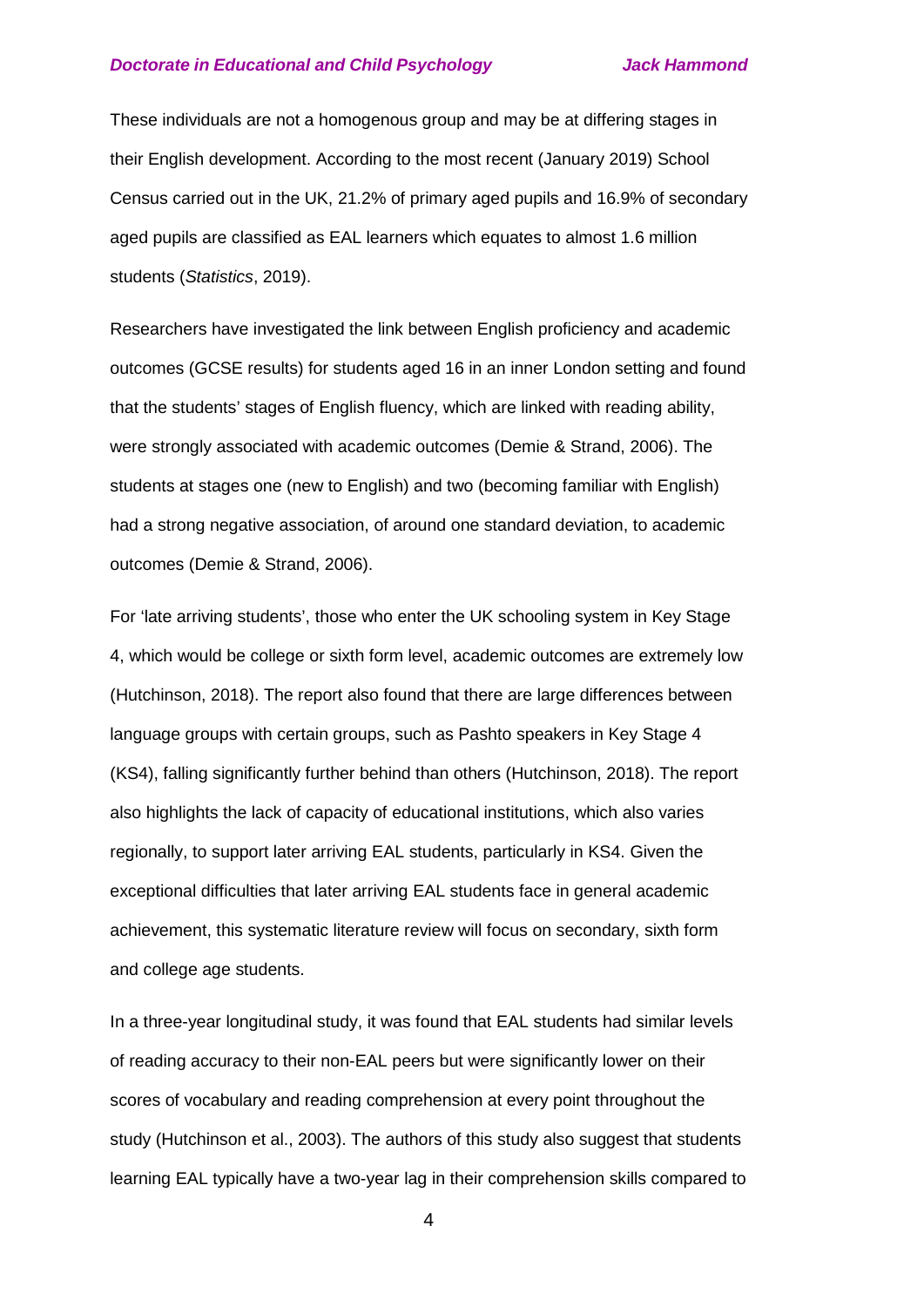non-EAL learning students. This highlights the need for evidence-based interventions that are effective at aiding EAL learners to make further progress in their reading comprehension abilities. This need is backed by the report commissioned by The Bell Foundation (Hutchinson, 2018) that calls for further research into teaching and learning strategies that are effective for EAL learners (Schneider, 2014) – which leads to the review question: *Is Reciprocal Teaching an effective intervention for developing the reading comprehension abilities of Secondary, Sixth Form and Further Education learners of English as an additional language (EAL) in the UK?*

#### **Critical Review of Evidence**

#### **Systematic Literature Search**

A systematic literature search was conducted on the  $8<sup>th</sup>$  of December 2019 which produced 87 results. The search terms can be seen in Table 1 and the results for the individual databases can be seen in Table 2. After duplicates were removed (n=41), the articles were screened at title and abstract level using the inclusion and exclusion criteria, which can be seen in Table 3. This resulted in 10 articles being screened at full text level and 8 being selected for inclusion in the systematic review. The two studies excluded at full text screening along with exclusion reason can be seen in Table 4. The full literature search process can be visualised using the flow diagram in Figure 1. Full references for the 36 articles excluded at title and abstract screening can be seen in appendix 5.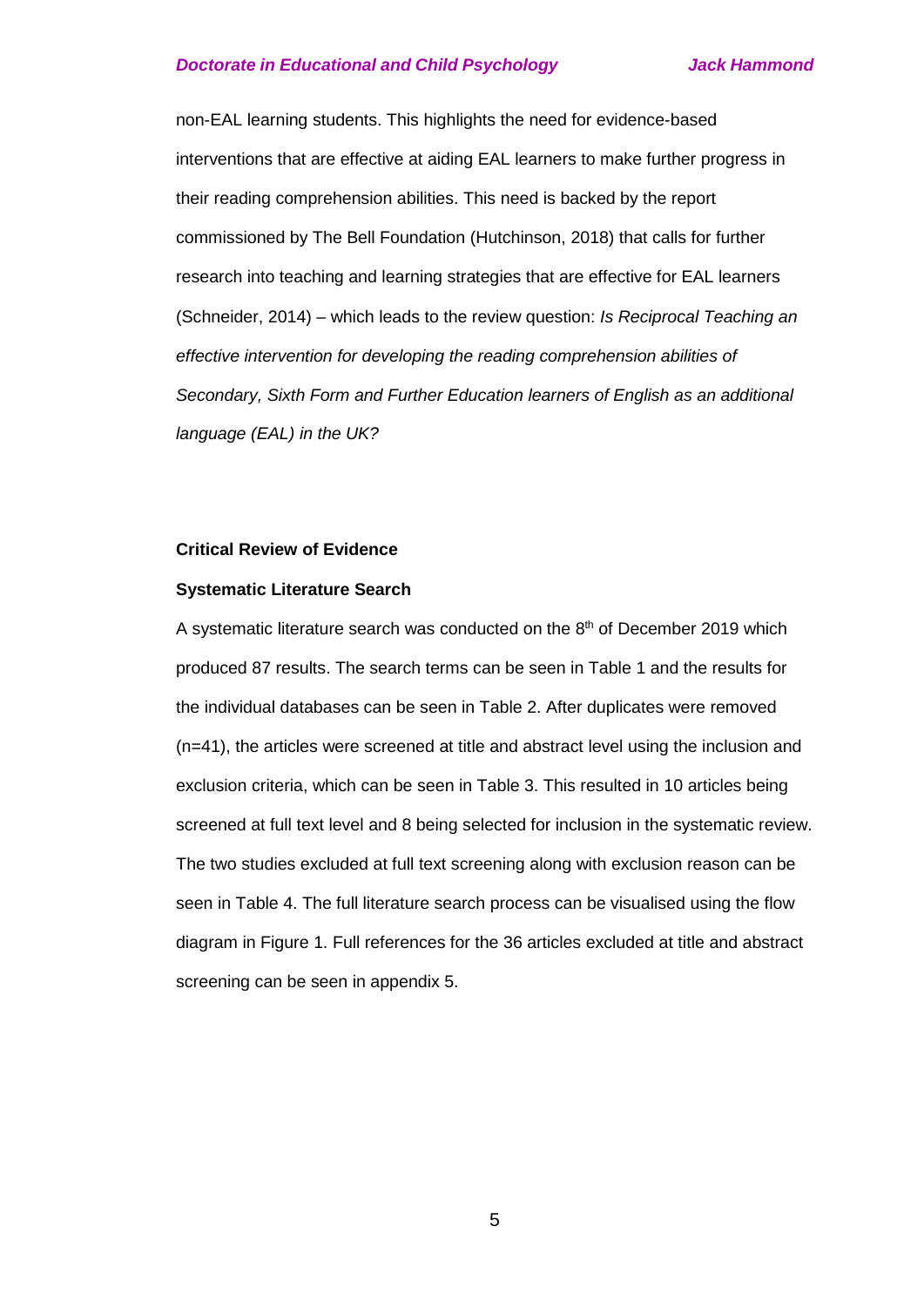Table 1

*Search terms*

("reciprocal reading" OR "reciprocal teaching") AND ("english as an additional language" OR "english as a foreign language" OR "english as a second language" OR "english language learners" OR "EAL" OR "EFL" OR "ESL" OR "ELL")

Table 2

*Search results*

| <b>ERIC</b><br>(EBSCO) | <b>British</b><br>Index<br>(EBSCO) | Teacher<br>Education Reference<br>Centre<br>(EBSCO) | Psycinfo | ERIC<br>(ProQuest) | Scopus | Total |
|------------------------|------------------------------------|-----------------------------------------------------|----------|--------------------|--------|-------|
| 39                     | b                                  |                                                     |          | 20                 |        | 87    |

Table 3

*Inclusion and exclusion criteria with rationale*

|                        | Inclusion criteria                                    | Exclusion criteria                                       | Rationale                                                                                                |
|------------------------|-------------------------------------------------------|----------------------------------------------------------|----------------------------------------------------------------------------------------------------------|
| 1. Type of<br>articles | Published in a peer<br>reviewed journal               | Not in a peer<br>reviewed journal                        | To ensure the quality<br>of the study as it has<br>been checked by<br>peers in the research<br>community |
| 2. Type of<br>data     | Primary quantitative<br>data                          | Not primary<br>quantitative data                         | Need quantitative<br>data in order to<br>objectively compare<br>the studies                              |
| 3.<br>Intervention     | Reciprocal<br>Teaching/Reading<br>principles are used | No Reciprocal<br>Teaching/reading<br>principles are used | This is the topic of<br>interest                                                                         |
| 4.<br>Participant      | Participants are<br>defined as learning               | Participants are not<br>defined as learning              | This is the group of<br>interest to the study                                                            |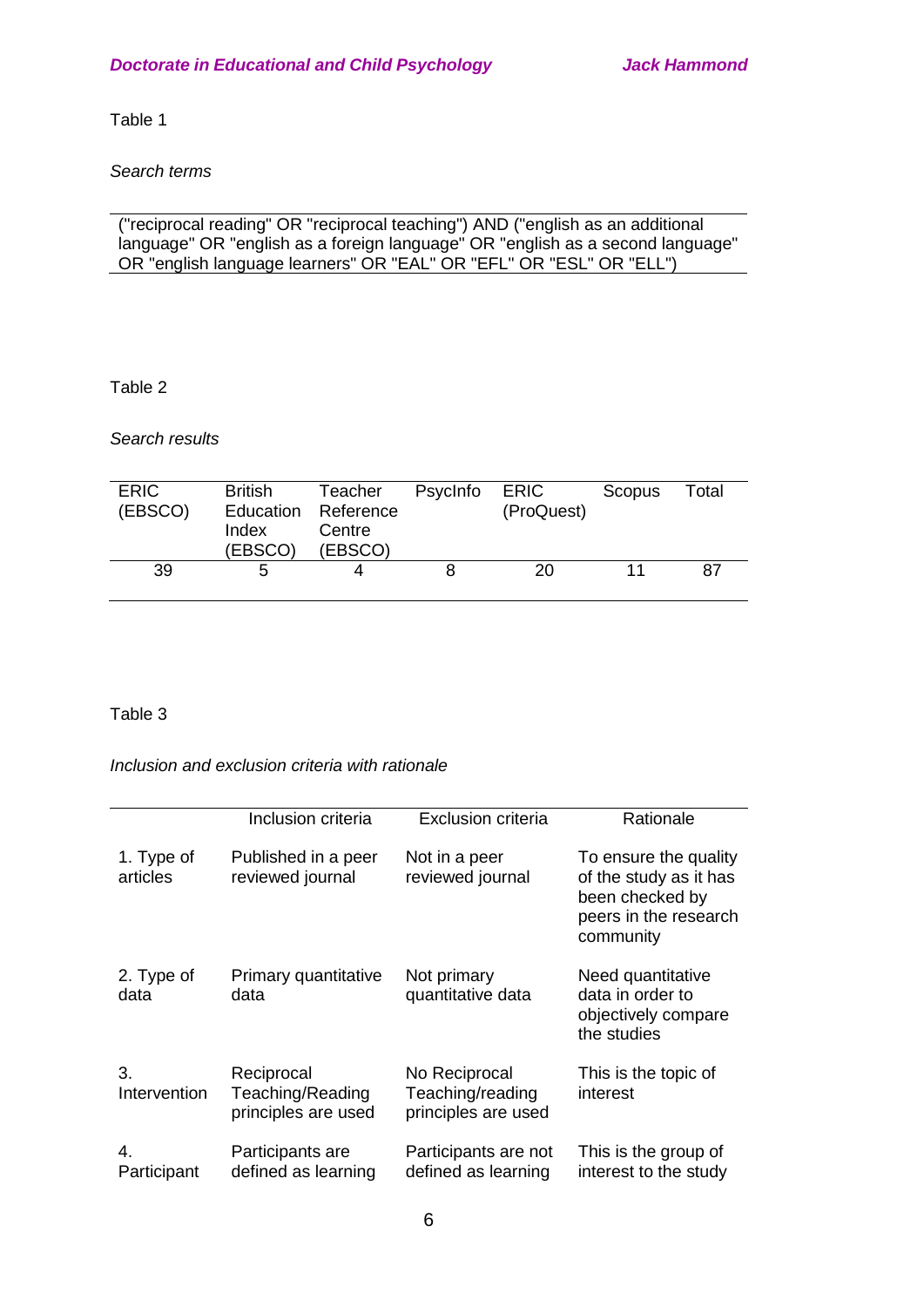|                          | Inclusion criteria                                                                                                              | <b>Exclusion criteria</b>                                                                                                                          | Rationale                                                                                                                                                                                                         |
|--------------------------|---------------------------------------------------------------------------------------------------------------------------------|----------------------------------------------------------------------------------------------------------------------------------------------------|-------------------------------------------------------------------------------------------------------------------------------------------------------------------------------------------------------------------|
|                          |                                                                                                                                 |                                                                                                                                                    |                                                                                                                                                                                                                   |
| language<br>status       | English as either a<br>second or additional<br>language                                                                         | English as a second<br>or additional<br>language                                                                                                   | as there has been no<br>systematic review of<br>the literature<br>surrounding the<br>effectiveness of<br><b>Reciprocal Teaching</b><br>for EAL learners                                                           |
| 5. Measures              | A measure of<br>comprehension is<br>taken pre and post<br>intervention                                                          | No measure of<br>comprehension<br>taken pre and post<br>intervention                                                                               | This is the<br>dependent variable<br>and will allow for<br>comparison before<br>and after<br>intervention.                                                                                                        |
| 6.<br>Participant<br>age | The sample is within<br>the 11-19 age group<br>OR are reported as<br>being in the first<br>year of<br>undergraduate<br>studies. | The participants are<br>younger than 11,<br>older than 19 OR<br>are reported as<br>being in second<br>year of<br>undergraduate<br>studies or later | The review question<br>pertains to<br>secondary, sixth-<br>form and further<br>education which is<br>from 11 to 19 years<br>of age. First year of<br>undergraduate<br>studies typically is up<br>to the age of 19 |

# Table 4

# *Studies excluded at full text screening with exclusion criteria*

| Study                                                                                                                                                                                                               | <b>Exclusion criteria</b> |
|---------------------------------------------------------------------------------------------------------------------------------------------------------------------------------------------------------------------|---------------------------|
| Izadi, M., & Nowrouzi, H. (2016). Reciprocal Teaching<br>and Emotional Intelligence: A Study of Iranian EFL<br>Learners' Reading Comprehension. Reading Matrix:<br>An International Online Journal, 16(1), 133-147. | Participant age           |
| Navaie, L. A. (2018). The Effects of Reciprocal<br>Teaching on Reading Comprehension of Iranian EFL<br>Learners. Advances in Language and Literary Studies,<br>$9(4)$ , 26-30.                                      | Participant age           |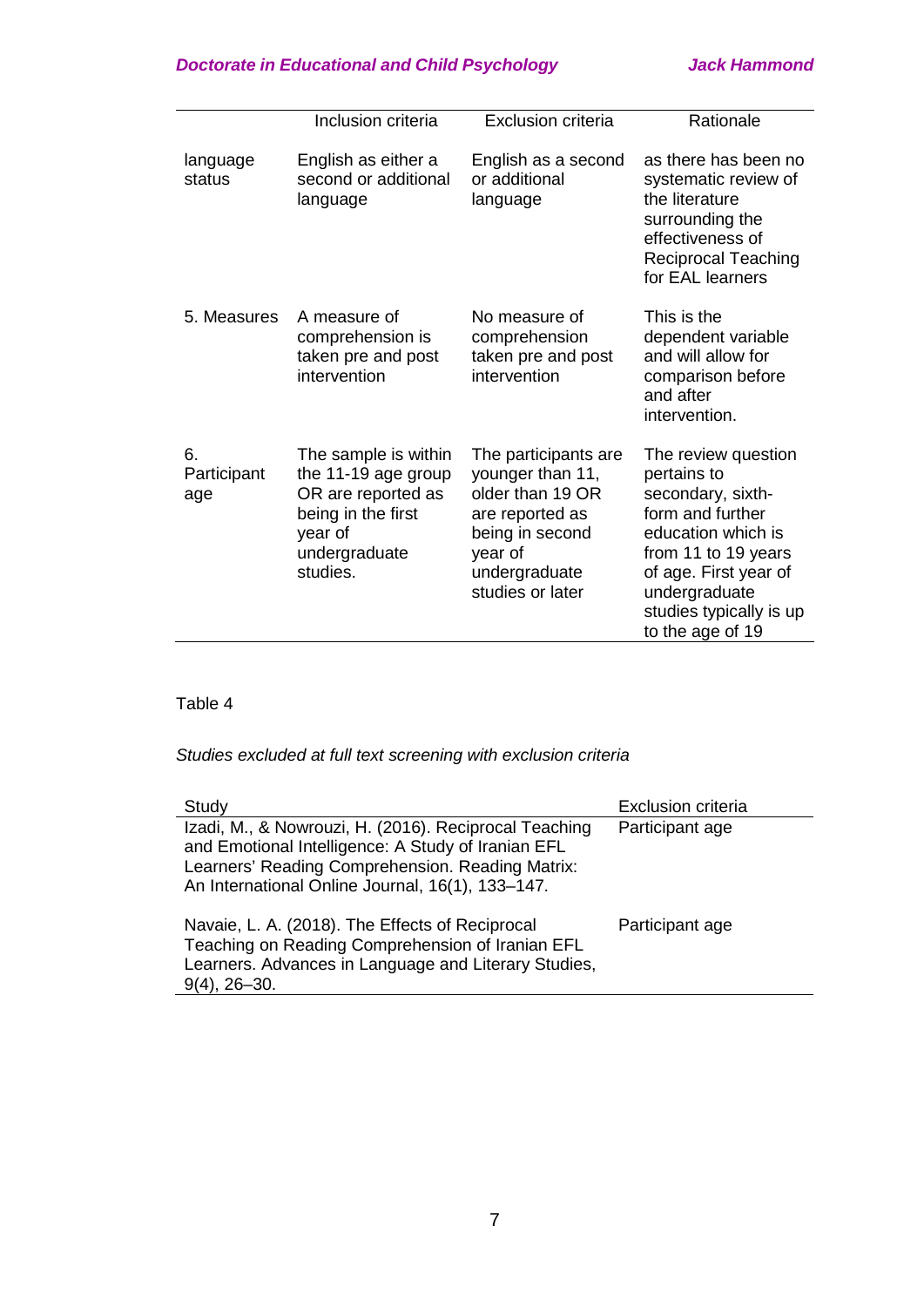

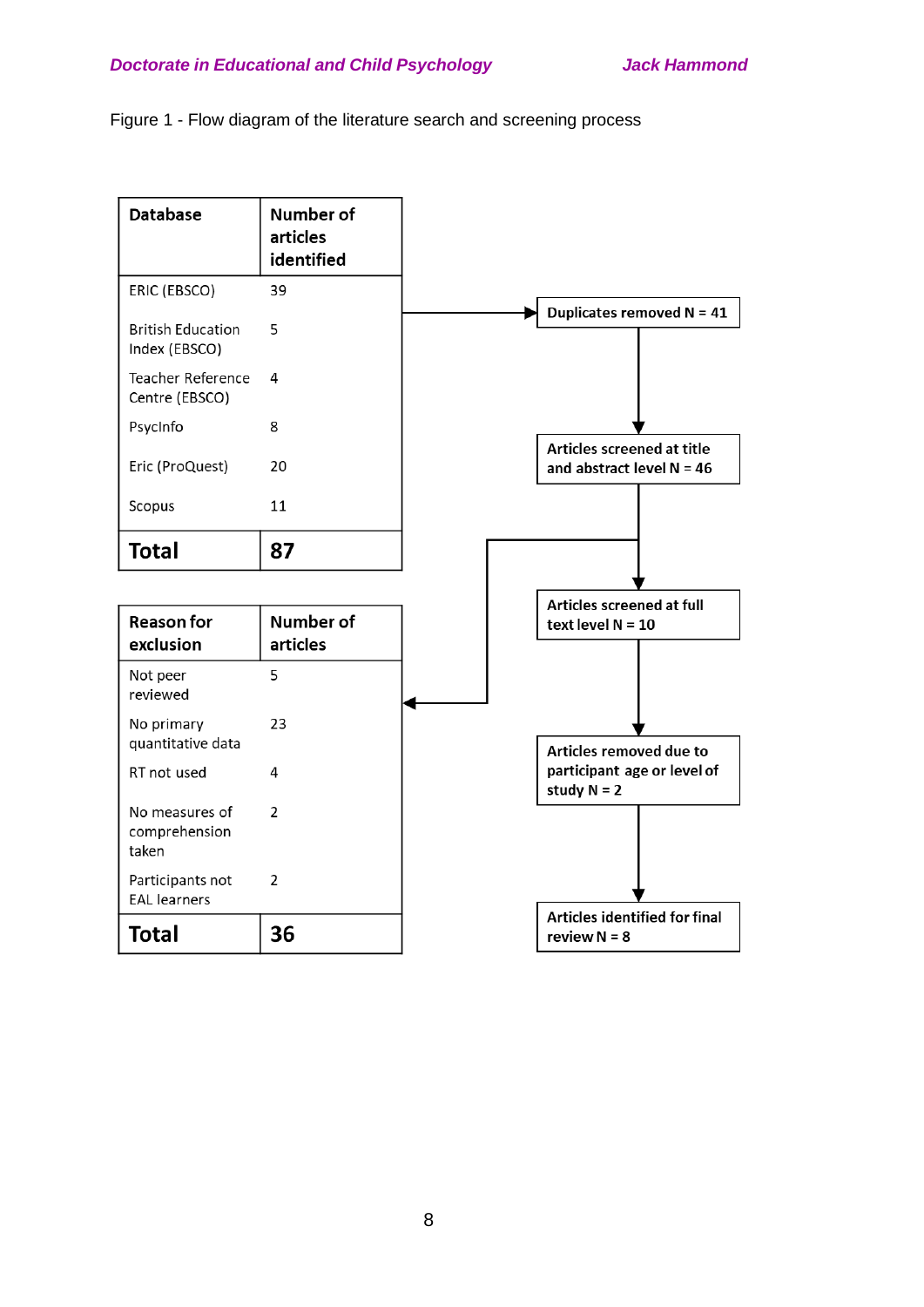## **Mapping the Field**

Full references of the 8 included studies can be seen in Table 5.

Table 5

*List of included studies*

Choo, T. O. L., Eng, T. K., & Ahmad, N. (2011). Effects of Reciprocal Teaching Strategies on Reading Comprehension. Reading Matrix: An International Online Journal, 11(2), 140–149.

Dabarera, C., Renandya, W. A., & Zhang, L. J. (2014). The impact of metacognitive scaffolding and monitoring on reading comprehension. System, 42, 462–473.

Fung, I. Y. Y., Wilkinson, I. A. G., & Moore, D. W. (2002). L-1-Assisted Reciprocal Teaching To Improve ESL Students' Comprehension of English Expository Text. Learning and Instruction, 13(1), 1–31.

Huang, C.-T., & Yang, S. C. (2015). Effects of Online Reciprocal Teaching on Reading Strategies, Comprehension, Self-Efficacy, and Motivation. Journal of Educational Computing Research, 52(3), 381–407.

Klingner, J., & Vaughn, S. (1996). Reciprocal Teaching of Reading Comprehension Strategies for Students with Learning Disabilities Who Use English as a Second Language. The Elementary School Journal, 96(3), 275-293.

Soonthornmanee, R. (2002). The Effect of the Reciprocal Teaching Approach On the Reading Comprehension of Efl Students. RELC Journal, 33(2), 125–141.

Tseng, S., & Yeh, H. (2018). Integrating reciprocal teaching in an online environment with an annotation feature to enhance low-achieving students' English reading comprehension. Interactive Learning Environments, 26(6), 789- 802.

Yeh, H.-C., Hung, H.-T., & Chiang, Y.-H. (2017). The Use of Online Annotations in Reading Instruction and Its Impact on Students' Reading Progress and Processes. ReCALL, 29(1), 22–38.

In Table 6 key details of the eight included studies have been summarised.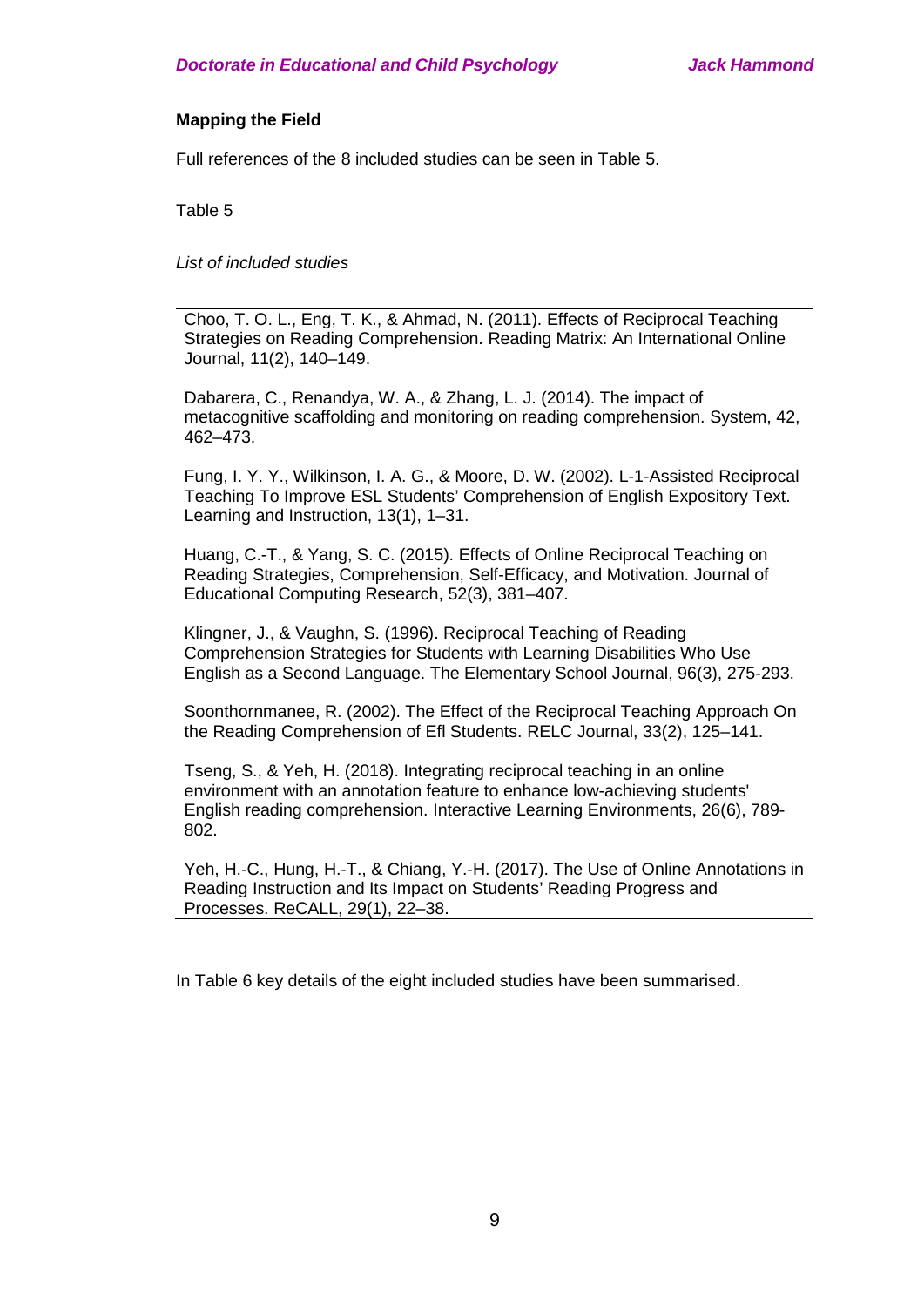# Table 6

# *Mapping the field*

| Study                                     | Country               | Participants                                                                                                                                                                                                    | Design                                                                                                        | How was Reciprocal<br>Teaching used?                                                                                                                                                           | <b>Measures</b>                                                                                                                               |
|-------------------------------------------|-----------------------|-----------------------------------------------------------------------------------------------------------------------------------------------------------------------------------------------------------------|---------------------------------------------------------------------------------------------------------------|------------------------------------------------------------------------------------------------------------------------------------------------------------------------------------------------|-----------------------------------------------------------------------------------------------------------------------------------------------|
| Choo, Eng and<br>Ahmad (2011)             | Malaysia              | 68 'low-proficiency' sixth<br>form students                                                                                                                                                                     | Quasi-<br>$experimental-2$<br>classes randomly<br>assigned to either<br>experimental or<br>control conditions | 9 lessons over one<br>month                                                                                                                                                                    | Researcher devised<br>measure of reading<br>comprehension based on<br><b>Malaysian University</b><br><b>Entrance Exam</b>                     |
| Dabarera,<br>Renandya and<br>Zhang (2014) | Singapore             | 67 'express-stream'<br>students in Secondary 1 in<br>a government run school.<br>Mean age 12.1 years                                                                                                            | Quasi-<br>experimental with<br>two classes<br>randomly assigned<br>to experimental or<br>control conditions   | 5-week intervention<br>with two 60-minute<br>lessons each week<br>(600 minutes in total)                                                                                                       | University of New South<br>Wales, International<br>Competitions and<br><b>Assessments for School</b><br><b>English Comprehension</b><br>Paper |
| Fung, Wilkinson<br>and Moore (2002)       | <b>New</b><br>Zealand | 12 students across years 7<br>and 8. Age range from 11.6<br>to 13.6. Participants could<br>read at age expected levels<br>in Mandarin and were<br>between 4 and 6 years<br>behind in English reading<br>ability | Single-subject<br>multiple baseline<br>design                                                                 | 35 minutes each day for<br>20 days in school one<br>(700 minutes). 35<br>minutes each day for 15<br>days in school two (525<br>minutes). Lessons<br>alternated between<br>Mandarin and English | Neal Analysis of Reading<br>Ability                                                                                                           |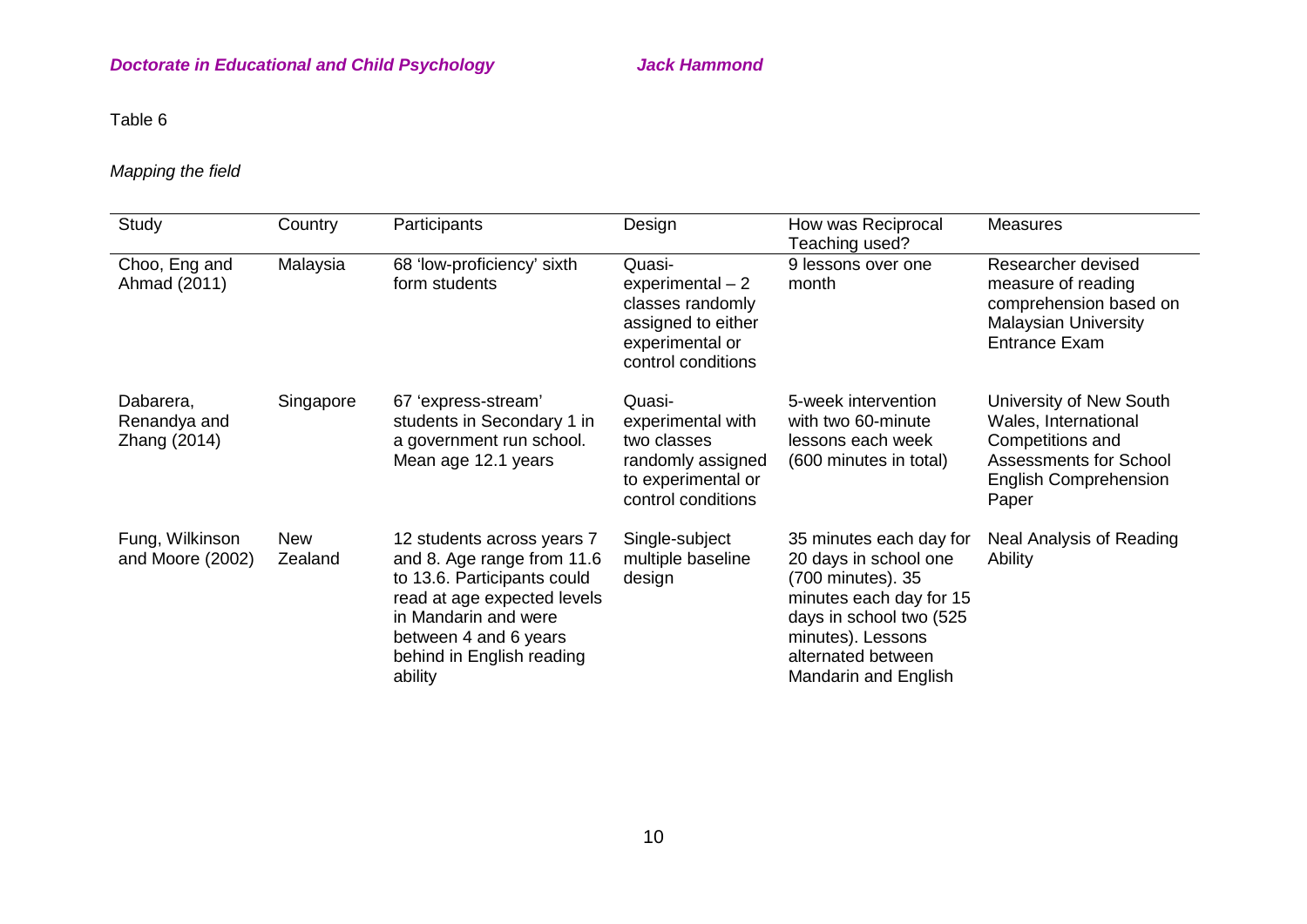# **Doctorate in Educational and Child Psychology State State Hammond Jack Hammond**

| Study                        | Country                        | Participants                                                                                                                                                                 | Design                                                                                                                         | How was Reciprocal<br>Teaching used?                                                                                                                    | <b>Measures</b>                                                                                                                        |
|------------------------------|--------------------------------|------------------------------------------------------------------------------------------------------------------------------------------------------------------------------|--------------------------------------------------------------------------------------------------------------------------------|---------------------------------------------------------------------------------------------------------------------------------------------------------|----------------------------------------------------------------------------------------------------------------------------------------|
| Huang and Yang<br>(2015)     | Taiwan                         | 36 remedial English<br>learners in their first week<br>of university                                                                                                         | Quasi-<br>experimental with<br>the bottom 36 of<br>108 students<br>randomly allocated<br>to experimental<br>and control groups | <b>Reciprocal Teaching</b><br>principles were carried<br>out online via video<br>conferencing software<br>in 10 ninety-minute<br>sessions (900 minutes) | Reading comprehension<br>measure designed by the<br>researchers but based on<br>a Taiwanese General<br><b>English Proficiency Test</b> |
| Klinger and<br>Vaughn (1996) | United<br>States of<br>America | 26 $7th$ and $8th$ grade<br>students with IQ scores 1.5<br>standard deviations or more<br>below average. Participants<br>were all defined as having a<br>learning disability | One group pre-test<br>post-test design                                                                                         | 40 minutes a day for 27<br>days (1080 minutes)                                                                                                          | Gates-MacGinitie Reading<br><b>Comprehension Test</b>                                                                                  |
| Soonthornmanee<br>(2002)     | Thailand                       | 84 first year university<br>students                                                                                                                                         | Quasi-<br>experimental with<br>42 in experiment<br>and 42 in control<br>group                                                  | Equal amounts for each<br>group across a single<br>semester                                                                                             | Researcher adapted<br>version of the Test of<br>English as a Foreign<br>Language (TOEFL)                                               |
| Tseng and Yeh<br>(2018)      | Taiwan                         | 22 low-achieving university<br>students                                                                                                                                      | One group pre-test<br>post-test design                                                                                         | Online use of<br><b>Reciprocal Teaching</b><br>principles with small<br>group work. 12-week<br>intervention                                             | Test of English for<br>International<br>Communication (TOIEC)                                                                          |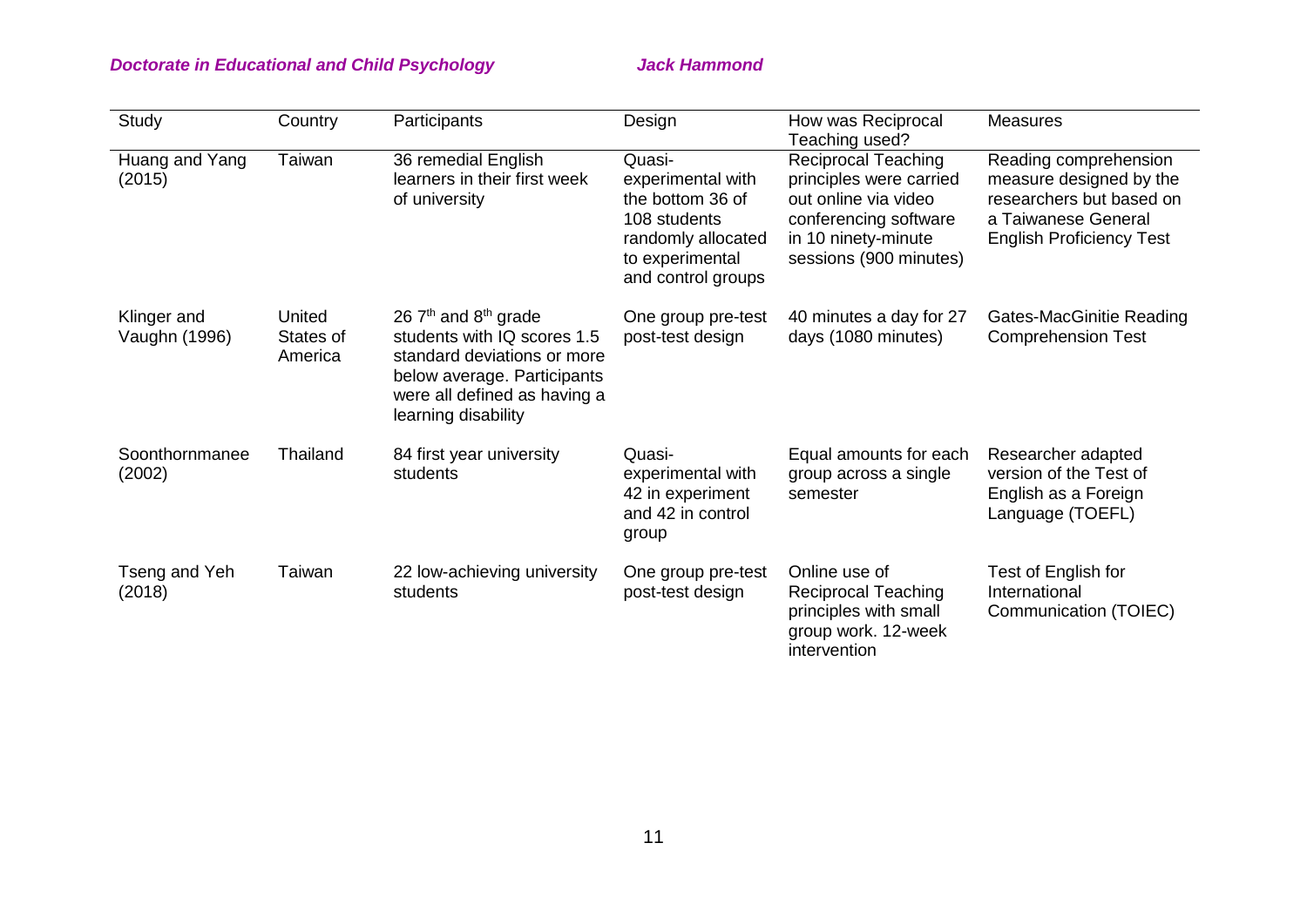| Study         | Country | Participants             | Design             | How was Reciprocal     | Measures              |
|---------------|---------|--------------------------|--------------------|------------------------|-----------------------|
|               |         |                          |                    | Teaching used?         |                       |
| Yeh, Hung and | Taiwan  | 54 first year university | One group pre-test | Online use of          | Test of English for   |
| Chiang (2017) |         | students rated as 'low-  | post-test design   | Reciprocal Teaching    | International         |
|               |         | intermediate' in their   |                    | Principles with group  | Communication (TOIEC) |
|               |         | English ability          |                    | discussions. Weekly 2- |                       |
|               |         |                          |                    | hour sessions over 18  |                       |
|               |         |                          |                    | weeks (2160 minutes)   |                       |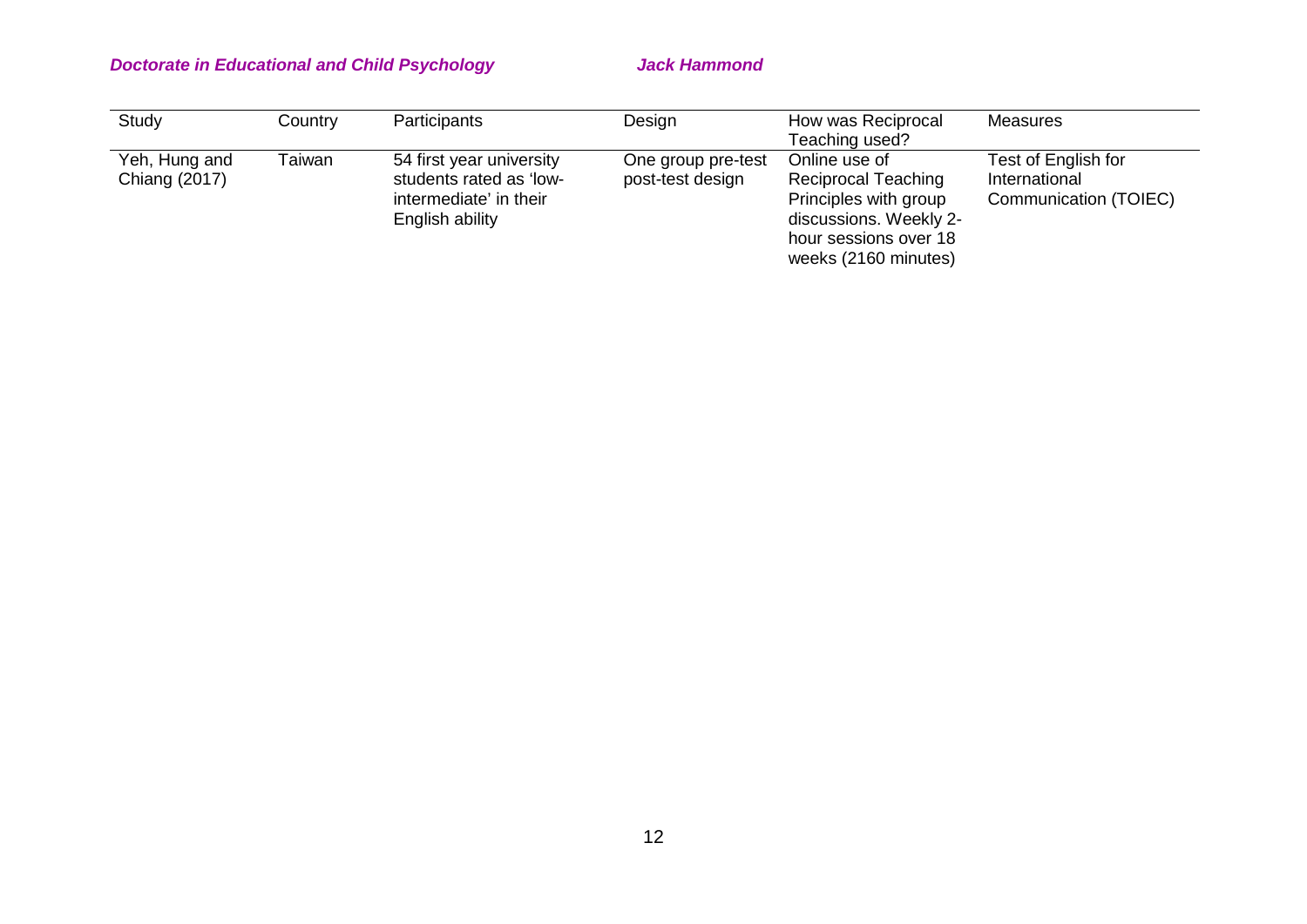## **Weight of Evidence**

The eight included studies were evaluated using the Weight of Evidence framework (Gough, 2007) which is a tool for systematically evaluating the extent to which a set of evidence answers a given question. The framework includes three Weight of Evidence (WoE) areas labelled A, B and C which are applied to each study individually. WoE A assesses methodological quality, WoE B assesses methodological relevance and WoE C assesses the relevance of the evidence to the review question. The results are then combined into an overall measure of how useful that study is in answering the review question, known as WoE D.

In order to assess WoE A, each study, as they were all group intervention studies, was assessed using the quality indicators for group experiment and quasiexperiment research in special education (Gersten et al., 2005). This lists 10 essential criteria and 8 desirable criteria which studies need to meet to be considered acceptable or high quality. Table 7 lists the WoE A rating criteria. Table 8 provides a summary of the results of WoE A. Appendix 1 contains an example completed coding protocol for WoE A.

## Table 7

*Weight of Evidence A (WoE A) Criteria for Group Experimental and Quasi-*

## *Experimental Studies*

| WoE A Rating       | Criteria                                                          |
|--------------------|-------------------------------------------------------------------|
| $3 - High$         | 9 essential criteria met and 4 or more<br>desirable criteria met. |
| 2 – Medium         | 9 essential criteria met and 1, 2 or 3<br>desirable criteria met. |
| $1 - 1$ $\alpha w$ | Less than 9 essential criteria met.                               |

Note – Weight of Evidence A criteria is based on guidance by Gersten et al. (2005)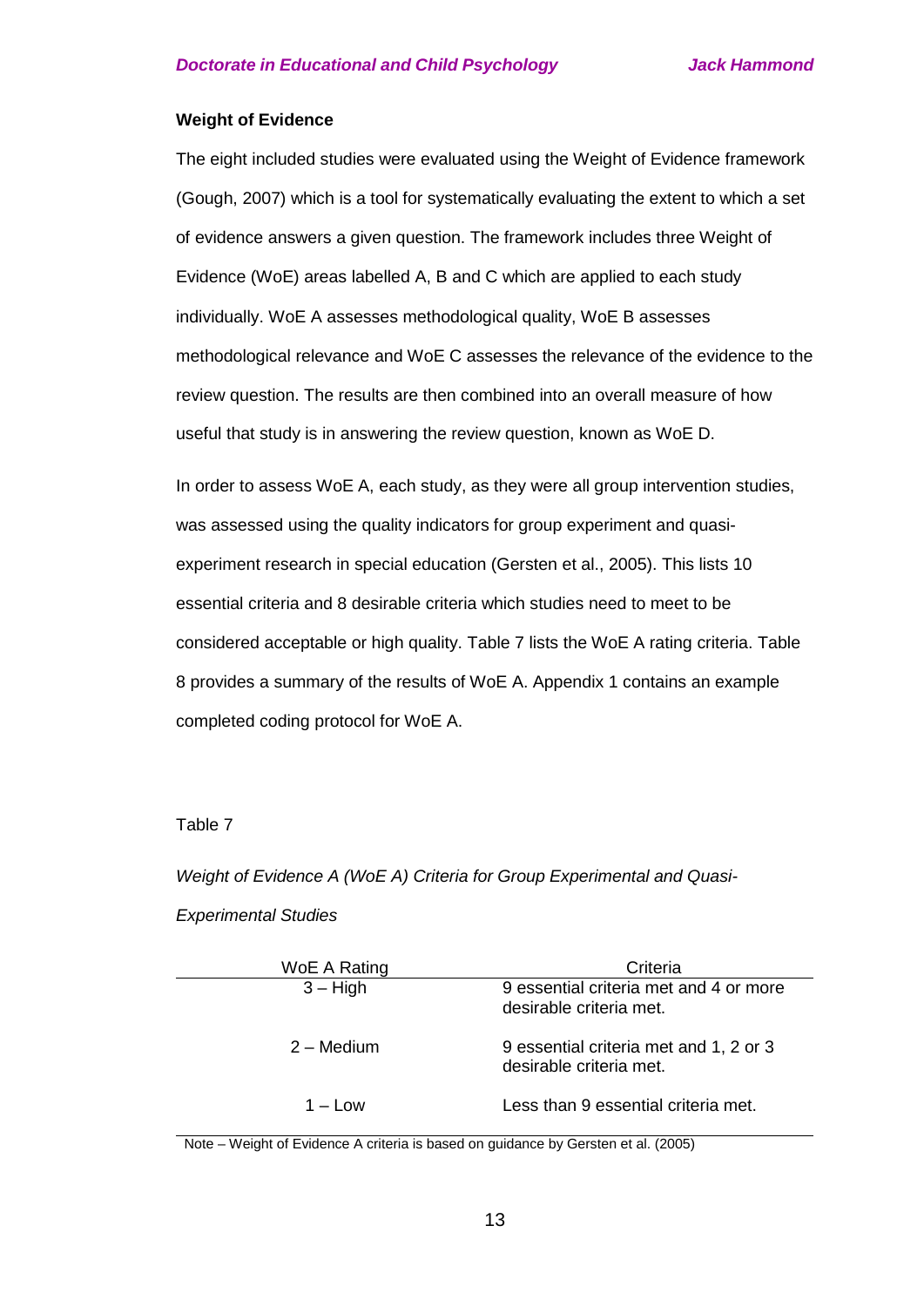## Table 8

| Study                        | Number of<br>essential criteria<br>met | Number of<br>desirable criteria<br>met | WoE A rating |
|------------------------------|----------------------------------------|----------------------------------------|--------------|
| Choo et al. (2011)           | 6                                      | 2                                      | $1$ (low)    |
| Dabarera et al.<br>(2014)    | 9                                      | $\overline{2}$                         | 2 (medium)   |
| Fung et al. (2002)           | 6                                      | 3                                      | $1$ (low)    |
| Huang and Yang<br>(2015)     | 8                                      | $\overline{2}$                         | $1$ (low)    |
| Klinger and Vaughn<br>(1996) | 6                                      | 3                                      | $1$ (low)    |
| Soonthornmanee<br>(2002)     | 5                                      | 3                                      | $1$ (low)    |
| Tseng and Yeh<br>(2018)      | 6                                      | 3                                      | $1$ (low)    |
| Yeh et al. (2017)            | 5                                      | 1                                      | $1$ (low)    |

Each study was then evaluated for WoE B as informed by the typologies of evidence (Petticrew & Roberts, 2003). The criteria for WoE B can be viewed in Appendix 2. Next, WoE C was assessed using criteria designed to assess relevance of the study to the review question. The criteria for WoE C can be seen in Appendix 3 and the individual scores for each study for each criterion can be seen in Appendix 4. The results were combined to create an overall WoE D which can be seen in Table 9 which provides a summary of all WoE ratings.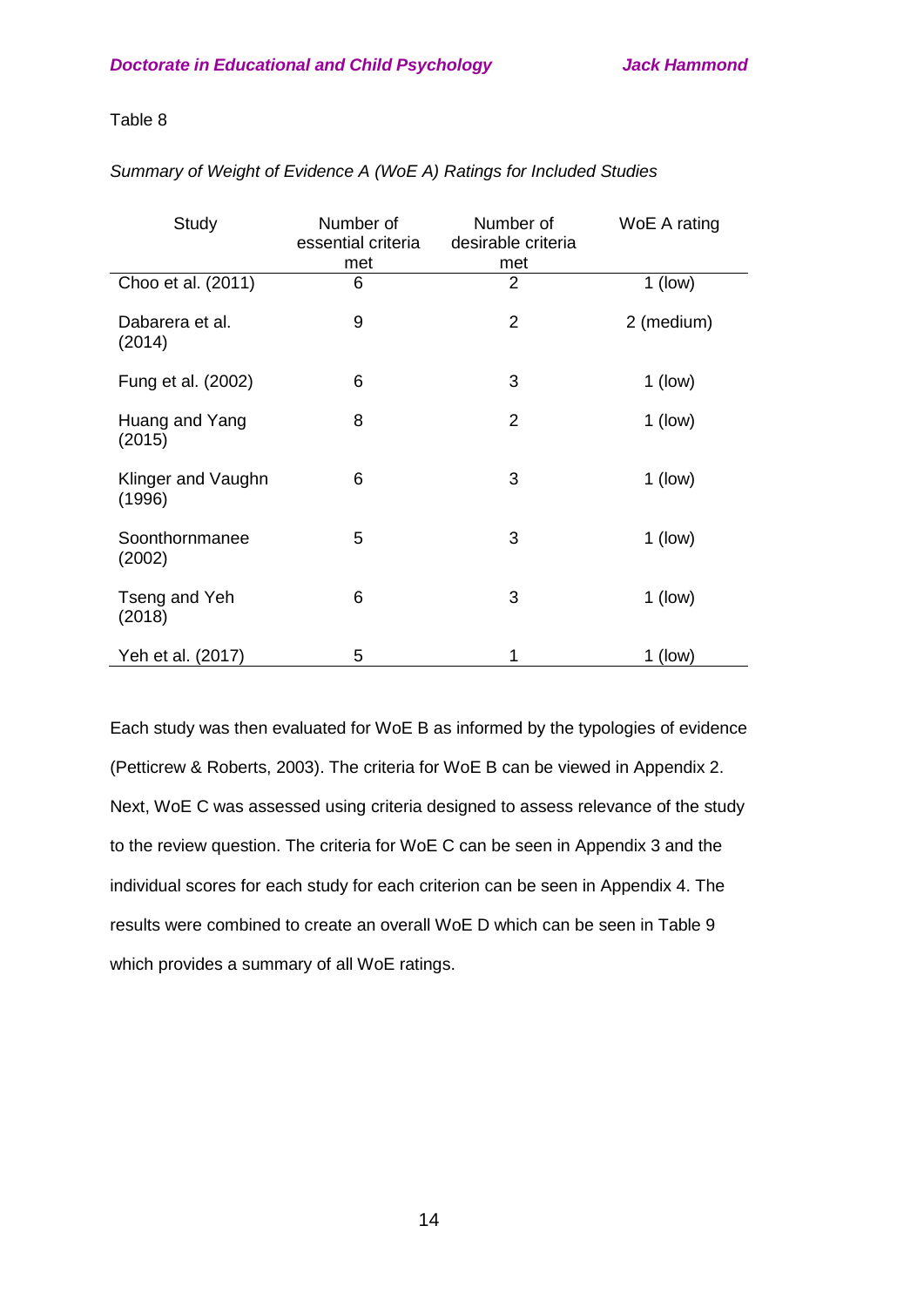## Table 9

## *Summary of Weight of Evidence Ratings (WoE) A, B, C and D.*

| Study                        | $WoE A -$<br>Quality of<br>Methodology | $WoE B -$<br>Relevance of<br>Methodology | WoE $C -$<br>Relevance of<br>Evidence to<br>the Review<br>Question | $WoE D -$<br>Overall<br><b>WoE</b><br>Rating |
|------------------------------|----------------------------------------|------------------------------------------|--------------------------------------------------------------------|----------------------------------------------|
| Choo et al. (2011)           | $1$ (Low)                              | $\overline{2}$                           | 2.2                                                                | 5.2<br>(Medium)                              |
| Dabarera et al.<br>(2014)    | 2 (Medium)                             | $\overline{2}$                           | 2.3                                                                | 6.3<br>(Medium)                              |
| Fung et al. (2002)           | $1$ (Low)                              | 1                                        | 2.5                                                                | 4.5 (Low)                                    |
| Huang and Yang<br>(2015)     | $1$ (Low)                              | $\overline{2}$                           | $\overline{2}$                                                     | 5<br>(Medium)                                |
| Klinger and<br>Vaughn (1996) | $1$ (Low)                              | 1                                        | 2.7                                                                | 4.7 (Low)                                    |
| Soonthornmanee<br>(2002)     | $1$ (Low)                              | 2                                        | 1.7                                                                | 4.7 (Low)                                    |
| Tseng and Yeh<br>(2018)      | $1$ (Low)                              | 1                                        | 2.2                                                                | 4.2 (Low)                                    |
| Yeh et al. (2017)            | $1$ (Low)                              | 1                                        | 2.2                                                                | 4.2 (Low)                                    |
| Average                      | $1.13$ (Low)                           | 1.5                                      | 2.25                                                               | 4.88<br>(Low)                                |

Note – final WoE D calculated by summing across WoEs A, B and C. Low, medium and high ratings were decided upon based on the following ranges low ( $0 - 5$ ), medium ( $5 - 7$ ) and high ( $7 -$ 9).

## **Participants**

A total of 369 participants from six countries were included in this review across the eight studies. The ages ranged from the beginning of secondary school with a lower range of 11.6 years old (Fung et al., 2002) to the start of university (Huang & Yang, 2015; Soonthornmanee, 2002; Yeh et al., 2017). Given the large age range across the studies, it is difficult to consider the findings highly relevant for any particular age group.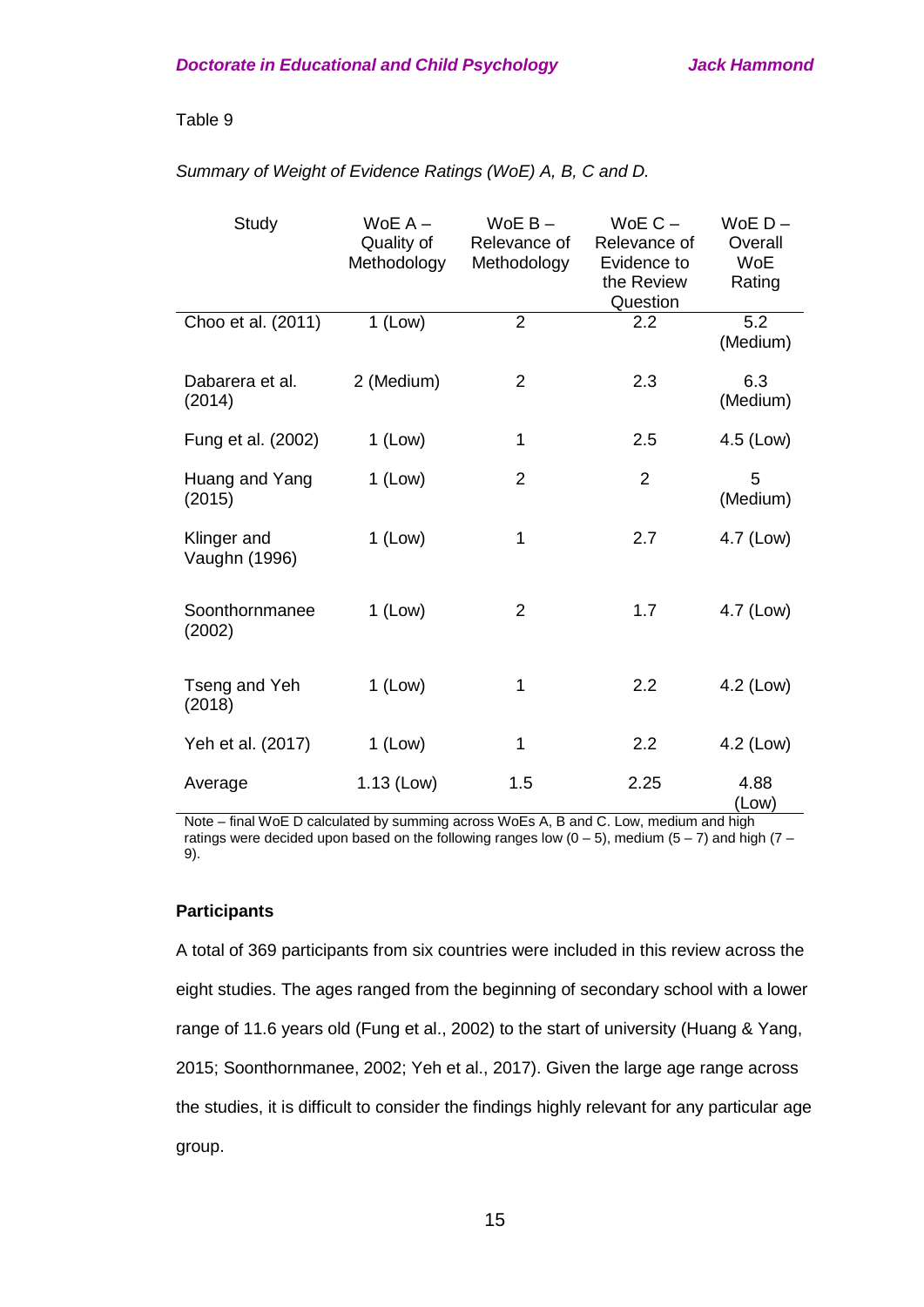The participants were drawn from a range of international settings including secondary schools (Dabarera et al., 2014; Fung et al., 2002; Klinger & Vaughn, 1996), sixth form (Choo et al., 2011) and universities (Huang & Yang, 2015; Soonthornmanee, 2002; Tseng & Yeh, 2018; Yeh et al., 2017). This lack of representation from UK educational establishments was reflected in the WoE C ratings with studies set in foreign sixth forms and secondary settings being rated higher than those in university settings.

The language setting within which the participants were living was also considered with studies set in countries where the first language was English (Fung et al., 2002; Klinger & Vaughn, 1996) being rated higher. WoE C ratings also reflected participant level of English where all studies but one study (Choo et al., 2011) provided a quantifiable measure of participant level of English thus increasing the generalisability of findings overall.

## **Study Design**

Four studies included control groups in their design along with evidence of the similarity of the control group to the experimental group (Choo et al., 2011; Dabarera et al., 2014; Huang & Yang, 2015; Soonthornmanee, 2002). There was however a large amount of variety in what the control groups did. In one study (Choo et al., 2011) it was reported that the control group studied the same texts only – suggesting no input from a teacher or person implementing an intervention. Whereas the other studies utilised different methods for teaching the control group: Drill and Practice (Dabarera et al., 2014), Direct Instruction (Huang & Yang, 2015) and Skill-Based Method (Soonthornmanee, 2002). The study conducted by Soonthornmanee (2002) was particularly limited in its description of the method of teaching applied to the control group. The inclusion of a control group was reflected in higher WoE B ratings for these studies. The remaining four studies (Fung et al.,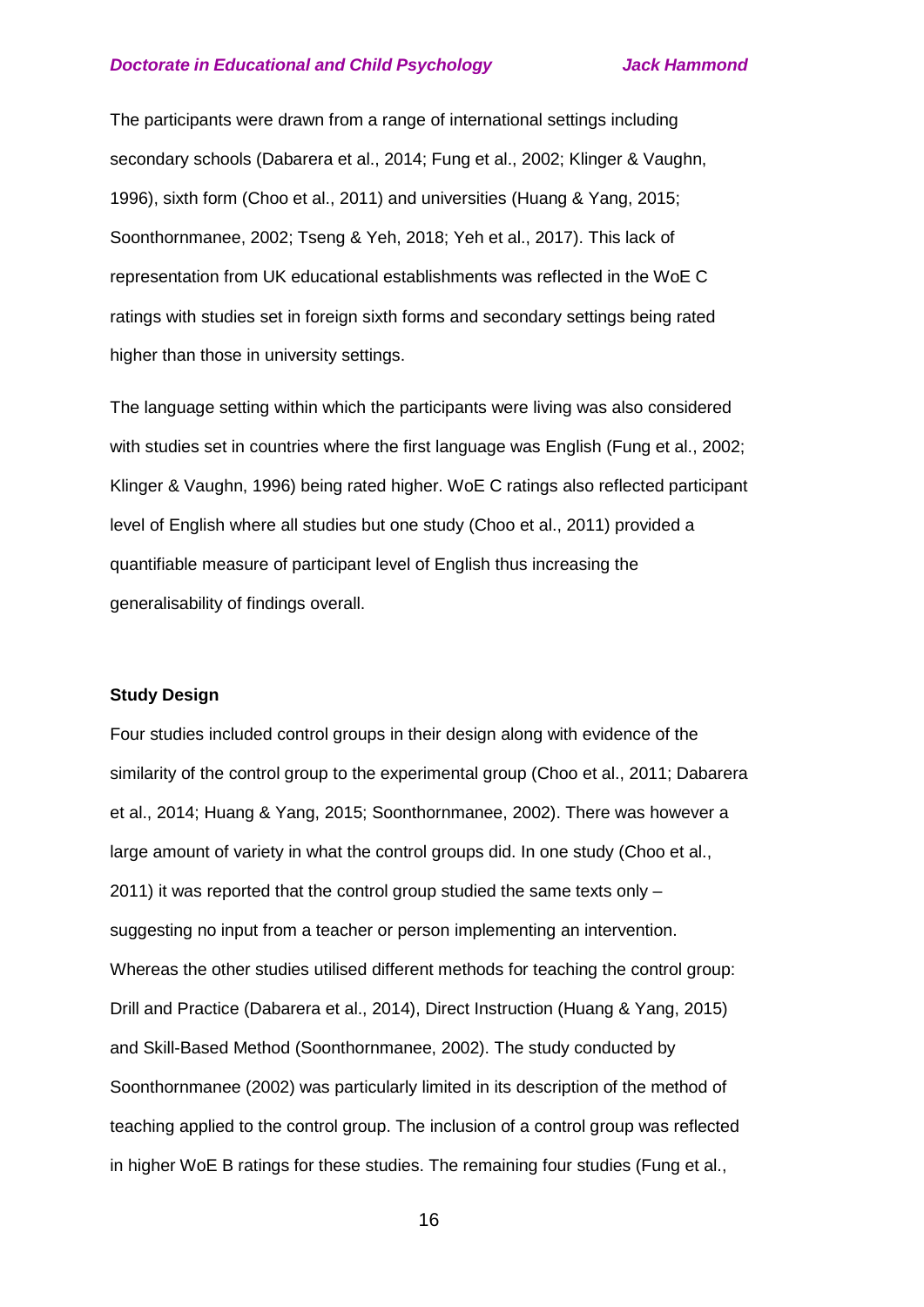2002; Klinger & Vaughn, 1996; Tseng & Yeh, 2018; Yeh et al., 2017) did not use control groups which was reflected in lower WoE B ratings. The Fung et al. (2002) study was described by its authors as a single subject design, despite this the Gersten et al. (2005) coding protocol for group experimental and quasi-experimental research was used. This was because of the large number of participants (n=12) for this type of design and the way in which the measures were taken and data presented allowed for the data to be treated as one group. The intention of the Fung et al. (2002) study was to assess the effectiveness of an intervention and as the sample was large enough to be treated as a group, allowing for it to be studied as if it was a pre-post single group design, it was deemed appropriate to use the Gersten et al. (2005) coding protocol for group research. None of the eight included studies used any follow up measures to assess longer term impact of the intervention which was reflected in lower WoE A ratings for all studies.

### **Intervention Implementation**

In order for the results of this review to be highly applicable to UK educational settings, the ideal intervention study would be carried out using English in a country where English is the first language – only one study met this criteria (Klinger & Vaughn, 1996). Another study partially met this criteria as it was set in New Zealand, a country where English is the first language, but the intervention was carried out alternating between English and Mandarin (Fung et al., 2002). In terms of effect sizes, the study which alternated between the first language of the setting and the first language of the students, had a greater effect (see Table 10 in the 'Outcomes and Meta Analysis' section). The remaining six studies were carried out in countries where English is not the first language as reflected in WoE C ratings.

It is important to consider the person implementing the intervention in these studies as their proficiency in English and the student's first language affects the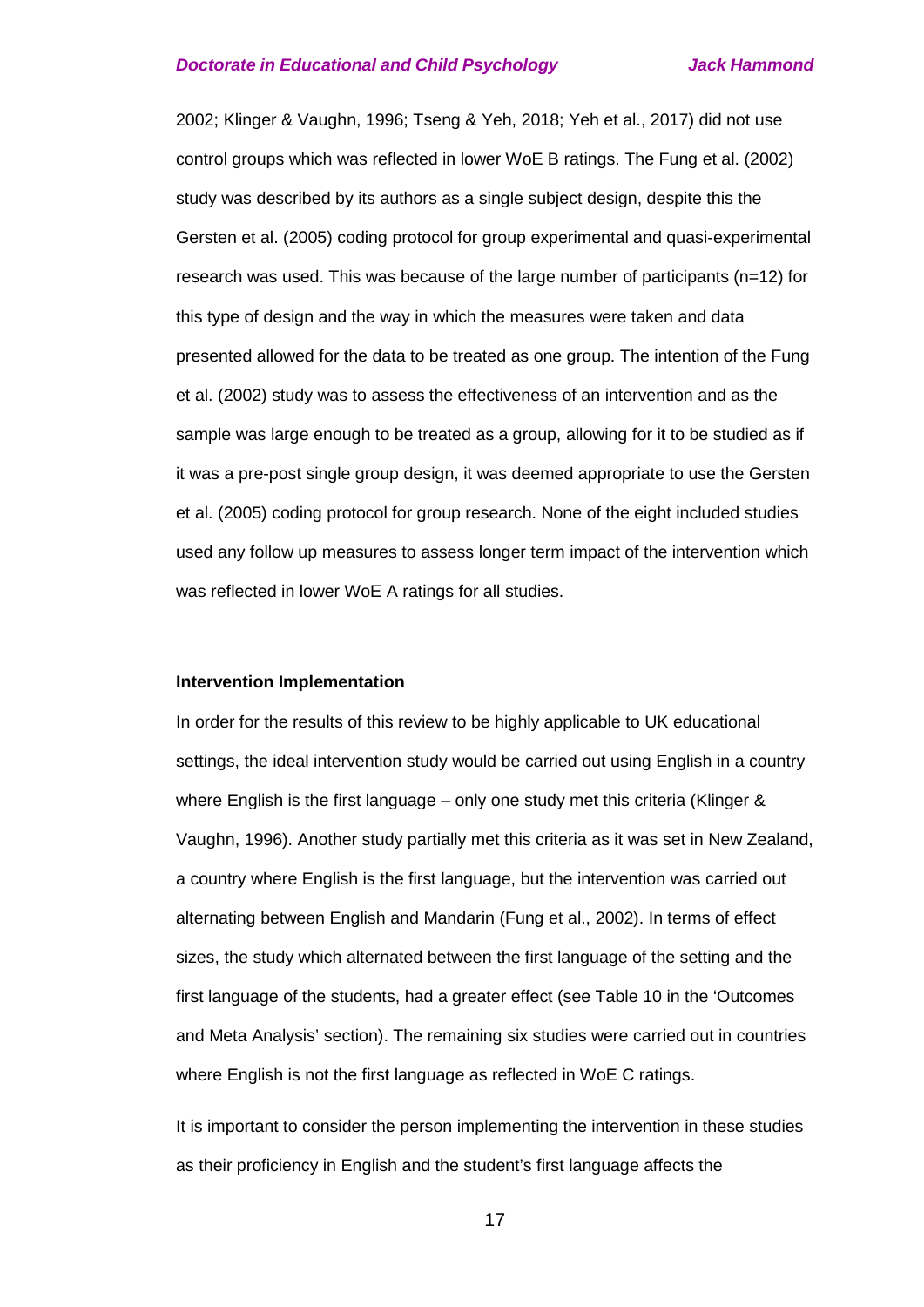generalisability of the findings to the UK education system. In each study the intervention was carried out by the researcher and in two cases the researcher was also self-defined as a teacher (Dabarera et al., 2014; Huang & Yang, 2015). No measures of the language ability of the person implementing the intervention were provided in any study which reduces the generalisability of the results. It is possible that having a highly competent bilingual teacher for EAL learners is the reason for the positive results found across the studies, however this cannot be factored in without sufficient information regarding the person implementing the intervention's language ability.

Reciprocal Teaching is designed to be carried out in small groups with a teacher informed about Reciprocal Teaching principles (Palincsar & Brown, 1984). Three studies deviated from this and investigated the effects of implementing Reciprocal Teaching principles through online interfaces (Huang & Yang, 2015; Tseng & Yeh, 2018; Yeh et al., 2017). The study conducted by Huang and Yang (2015) required participants to work in a university Multimedia Meeting Centre using a webcam and microphone to video conference with the instructor and peers. The studies by Tseng and Yeh (2018) and Yeh et al. (2017) required participants to use Google Docs to work collaboratively to annotate texts based on the Reciprocal Teaching principles and to discuss their annotations using an online chat room. These three studies which utilised an online approach still applied the Reciprocal Teaching principles combined with group collaboration but without the face to face interaction, so these studies were given lower ratings in WoE C.

The eight studies were characterised by a large range in the amount of time the intervention was carried out for – see the mapping table for details (Table 6). At the lower end of the range was the study by Dabarera et al. (2014) with 600 minutes of intervention time – this study also had the lowest effect size of the eight studies. The study with the greatest amount of intervention time included 2160 minutes of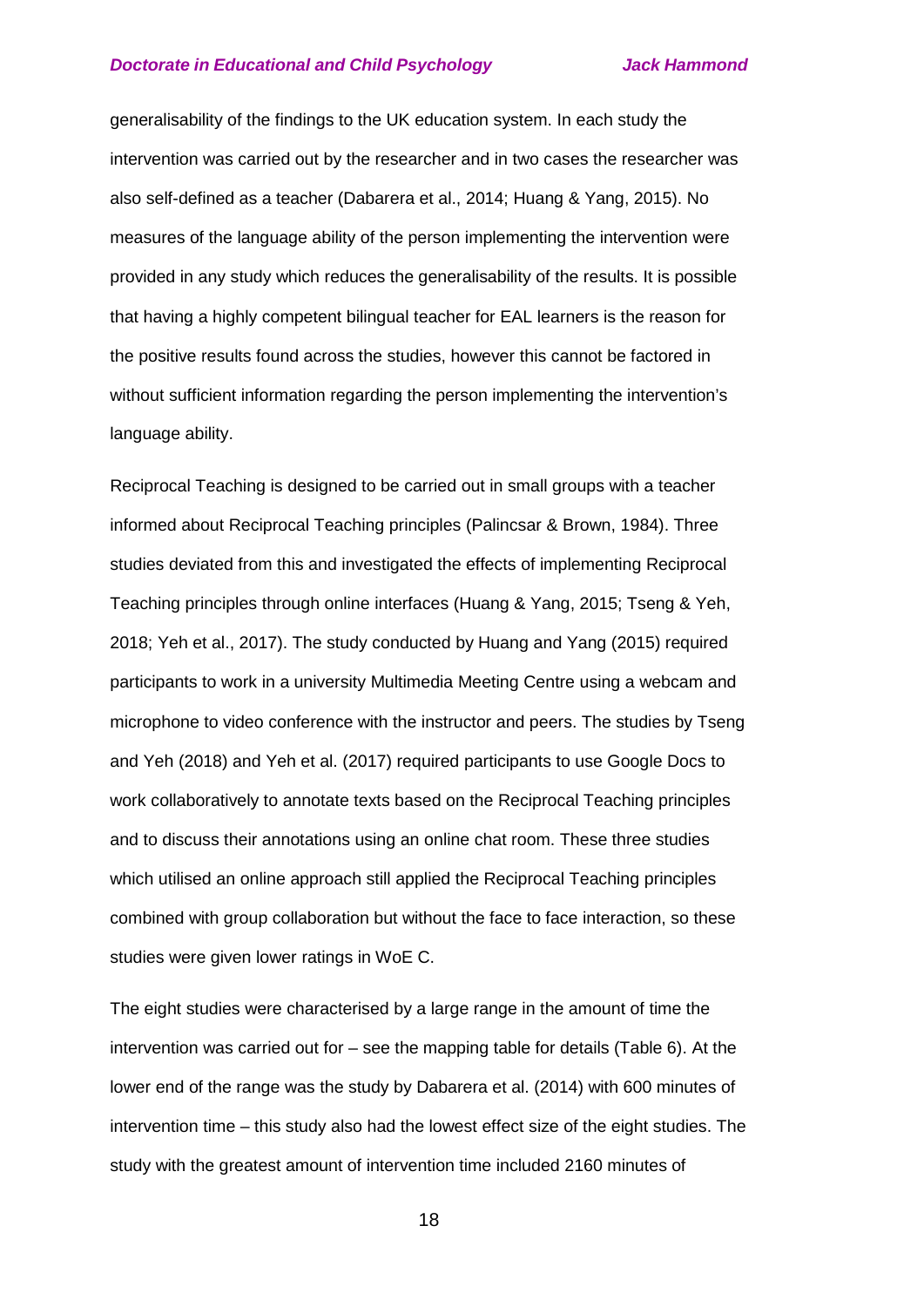intervention (Yeh et al., 2017) with the largest effect size of the studies where minutes of intervention could be calculated. There were studies where only basic details were provided about length of intervention. Soonthornmanee (2002) reported only that there was 'equal amounts for each group across a single semester' which makes it difficult to generalise from the findings. Similarly, Choo et al. (2011) reported that nine lessons took place over a month but not the length of the lessons which again reduces the generalisability. This is reflected in the WoE A ratings with those studies failing to report specifics receiving lower ratings. The large range of intervention time across the eight studies increases the incomparability of the results.

#### **Measures**

The eight included studies were characterised by a large range of measures of reading comprehension with lack of standardised measures of reading being utilised. Four studies (Fung et al., 2002; Klinger & Vaughn, 1996; Tseng & Yeh, 2018; Yeh et al., 2017) used standardised measures of reading ability (Neale Analysis of Reading Ability, Gates-MacGinitie Reading Comprehension Test and the Test of English for International Communication). Even within the four studies that did use standardised measures there was a wide range of tests used which reduces generalisability. The remaining four studies (Choo et al., 2011; Dabarera et al., 2014; Huang & Yang, 2015; Soonthornmanee, 2002) again used a variety of tests which were either researcher adapted  $(n=3)$  or non-standardised  $(n=1)$ . See the mapping table (Table 6) for a summary of measures used. The range of measures used across the studies combined with the lack of detail reported where measures were researcher adapted mean that the findings cannot be considered highly reliable, this was reflected in WoE A and WoE C.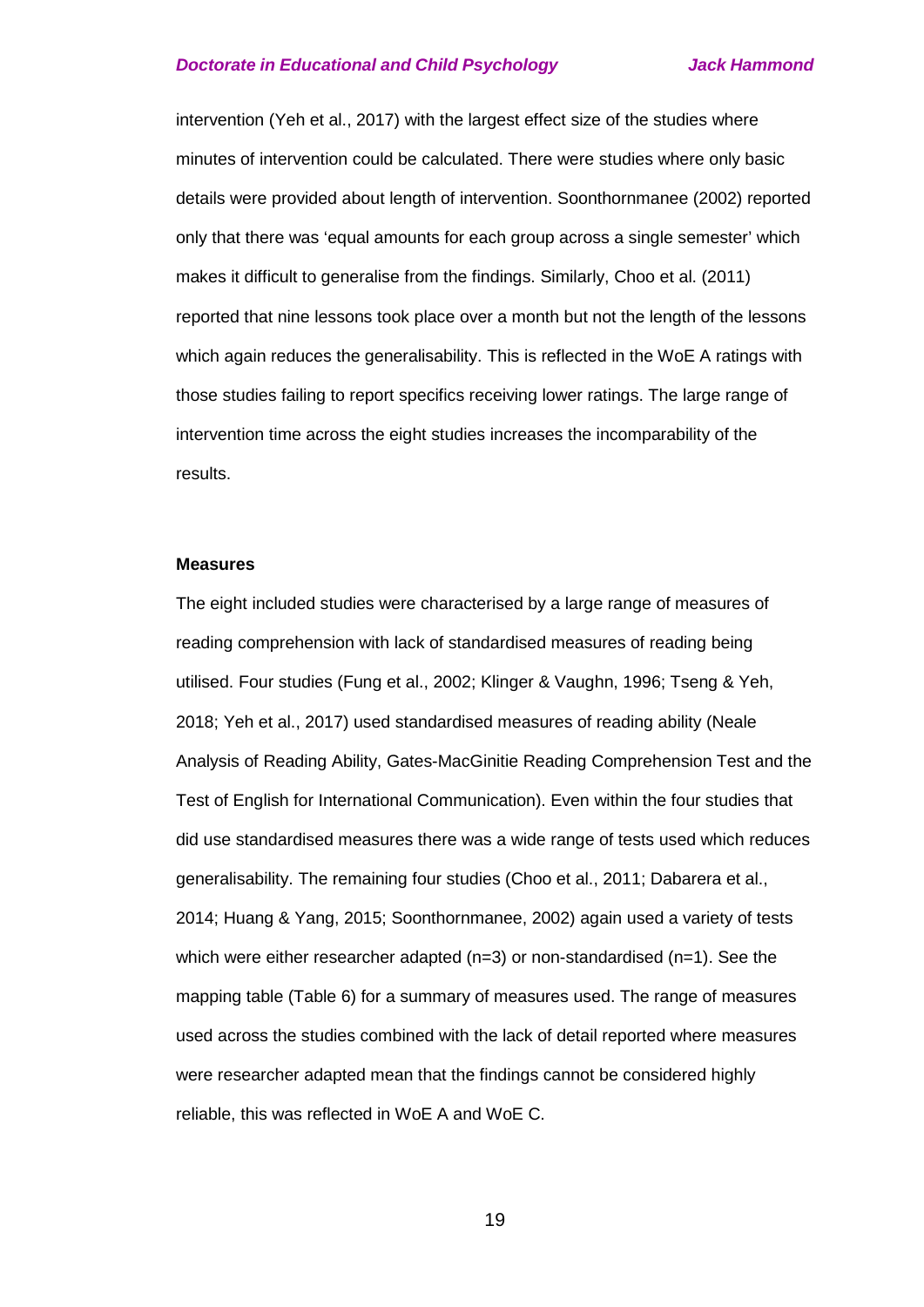Additionally, it has been found that when standardised measures of reading comprehension are used, in a review of 16 Reciprocal Teaching studies not using an EAL sample, the median effect size was 0.32 (Rosenshine & Meister, 1994). However, when researcher-developed measures of comprehension are used the median effect size was found to be 0.88 (Rosenshine & Meister, 1994). Conceivably, this is because researchers are designing their tests around the Reciprocal Teaching principles which would therefore reduce the generalisability of their findings. This has been reflected in the WoE C ratings where using a researcher-developed measure of comprehension has been given a lower rating. This resulted in four studies (Choo et al., 2011; Dabarera et al., 2014; Huang & Yang, 2015; Soonthornmanee, 2002) receiving lower ratings.

#### **Outcomes and Meta Analysis**

All studies reported statistically significant effects. A meta analysis of results was carried out in order to assess the overall effectiveness. Effect sizes and confidence intervals from each study were calculated using the Campbell Calculator (Wilson, n.d.) and inputted into Meta Essentials (Suurmond, Van Rhee and Hak, 2017) in order to calculate the overall effect size using a Random Effects Model. This model does not assume a 'true' effect size, rather it takes into account the fact that the included effects are a random sample of all possible effects which creates a more balanced way of calculating the overall summary effect by including between-studies variance which leads to a more cautious interpretation as reflected in a greater range between upper and lower confidence intervals (Borenstein, Hedges, Higgins and Rothstein, 2010). The eight included studies were split into two separate meta analyses due to the way that statistics were reported or study design. Meta analysis 1 (figure 2) included those studies where a control group could be factored into the effect size calculation (Dabarera et al., 2014; Huang & Yang, 2015;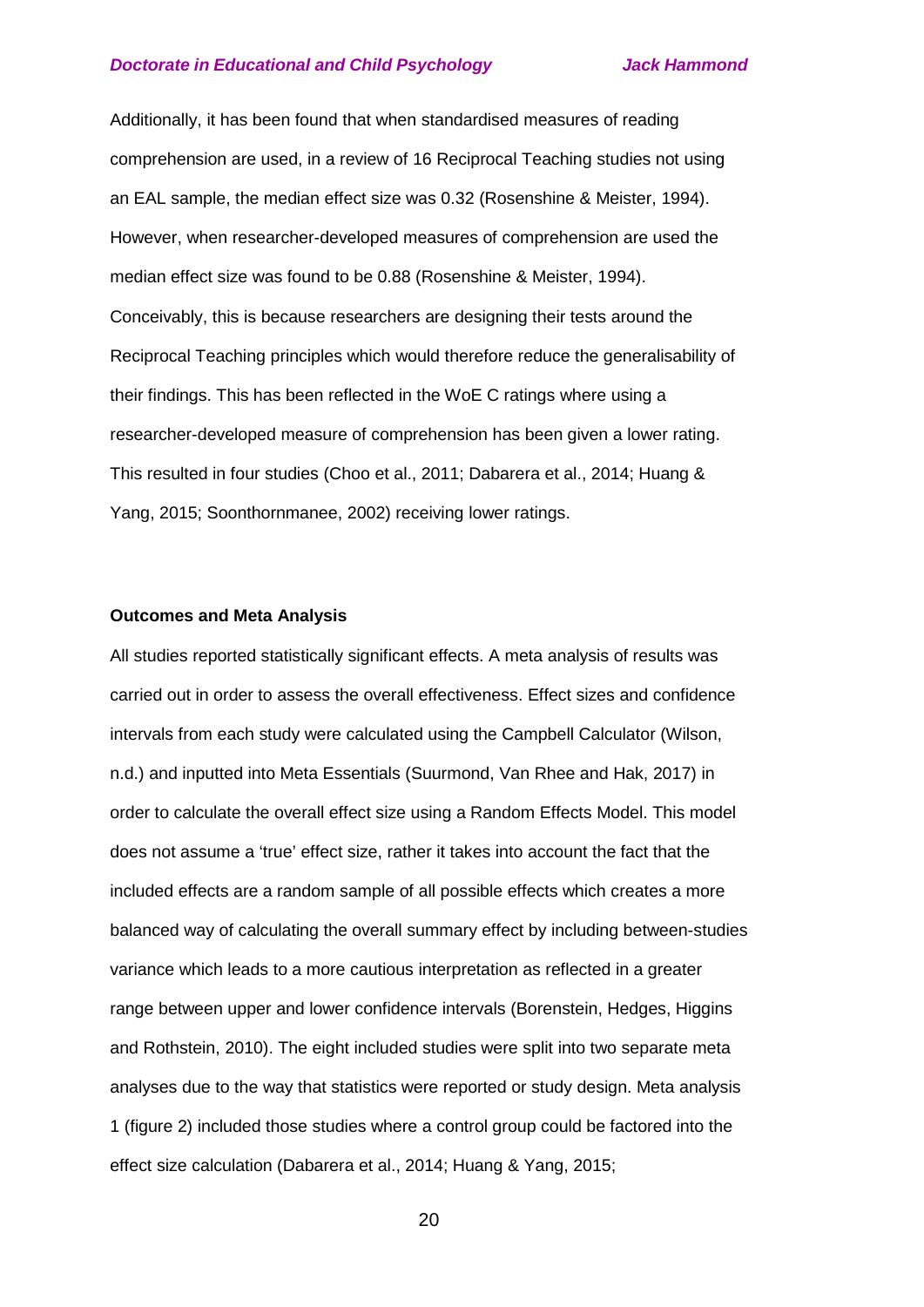Soonthornmanee, 2002) and meta analysis 2 (figure 3) included the remaining five studies where control groups could not be factored into the effect size calculations due to either insufficient data reporting or lack of control group. This split enables comparison across designs to see the impact of control groups. See Table 10 for details of all effect sizes, how effect sizes were calculated, confidence intervals and results of both meta analyses in numerical form. Also included in Table 10 below are the results of the combined meta analysis which included all studies.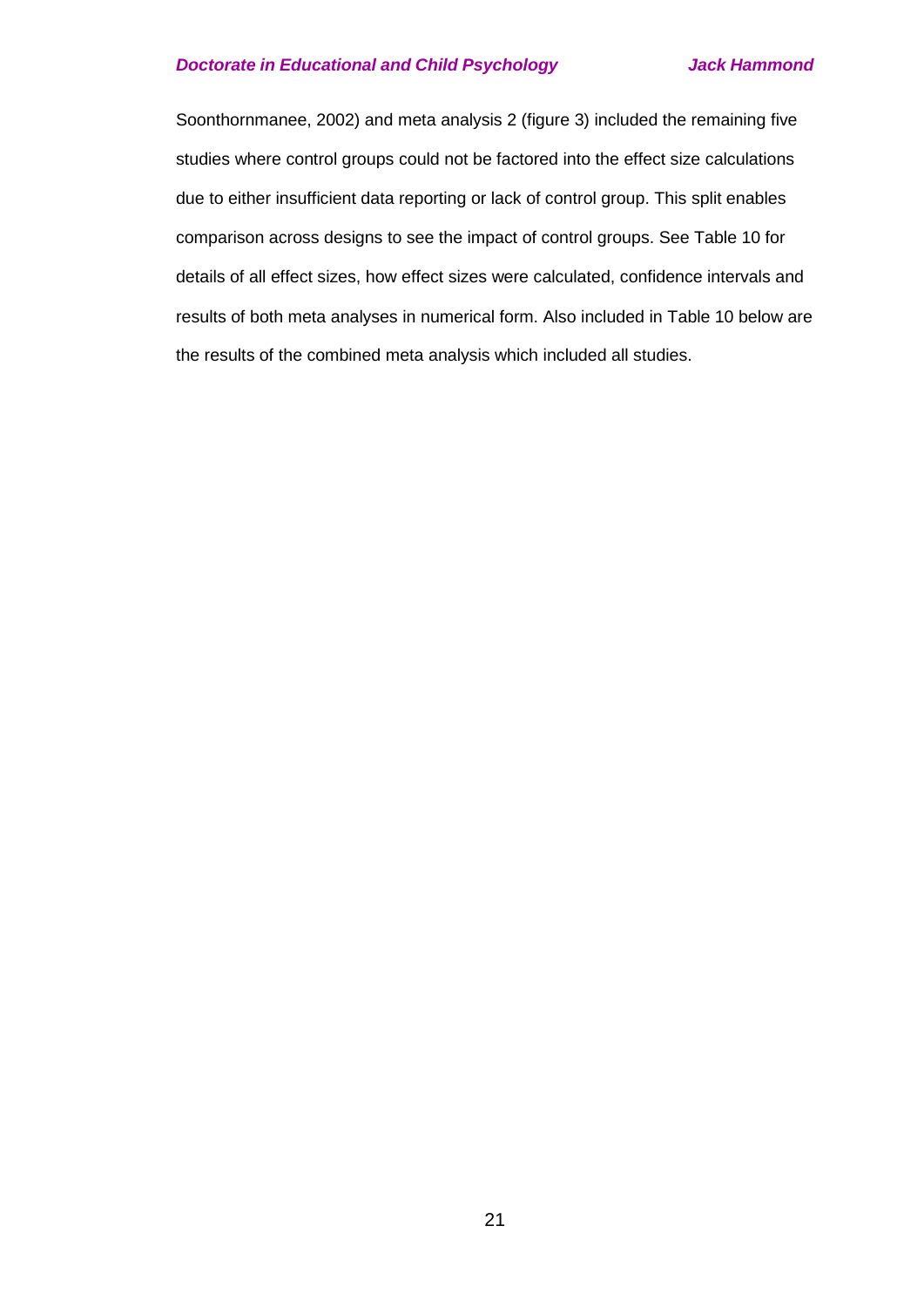# Table 10

*Results of meta analyses and all effect sizes with confidence intervals and accompanying WoE D ratings for reference.*

| Study                           | Sample size | Outcome measure                                                                                                                               | <b>Effect Size</b><br>(Cohen's d) | 95%<br>confidence<br>interval lower | 95%<br>confidence<br>interval<br>upper | WoE D Rating |
|---------------------------------|-------------|-----------------------------------------------------------------------------------------------------------------------------------------------|-----------------------------------|-------------------------------------|----------------------------------------|--------------|
| Choo et al. (2011)              | 68          | Researcher devised<br>measure of reading<br>comprehension based on<br><b>Malaysian University</b><br><b>Entrance Exam</b>                     | 2.4057                            | 1.7817                              | 3.0298                                 | 5.2 (Medium) |
| Dabarera et al.<br>(2014)       | 67          | University of New South<br>Wales, International<br>Competitions and<br><b>Assessments for School</b><br><b>English Comprehension</b><br>Paper | 0.4191                            | $-0.0762$                           | 0.9144                                 | 6.3 (Medium) |
| Fung et al. (2002)              | 12          | Neal Analysis of Reading<br>Ability                                                                                                           | 1.2864                            | 0.0433                              | 2.5295                                 | 4.5 (Low)    |
| <b>Huang and Yang</b><br>(2015) | 36          | Reading comprehension<br>measure designed by the<br>researchers but based<br>on a Taiwanese General<br><b>English Proficiency Test</b>        | 0.9752                            | 0.2842                              | 1.6663                                 | 5 (Medium)   |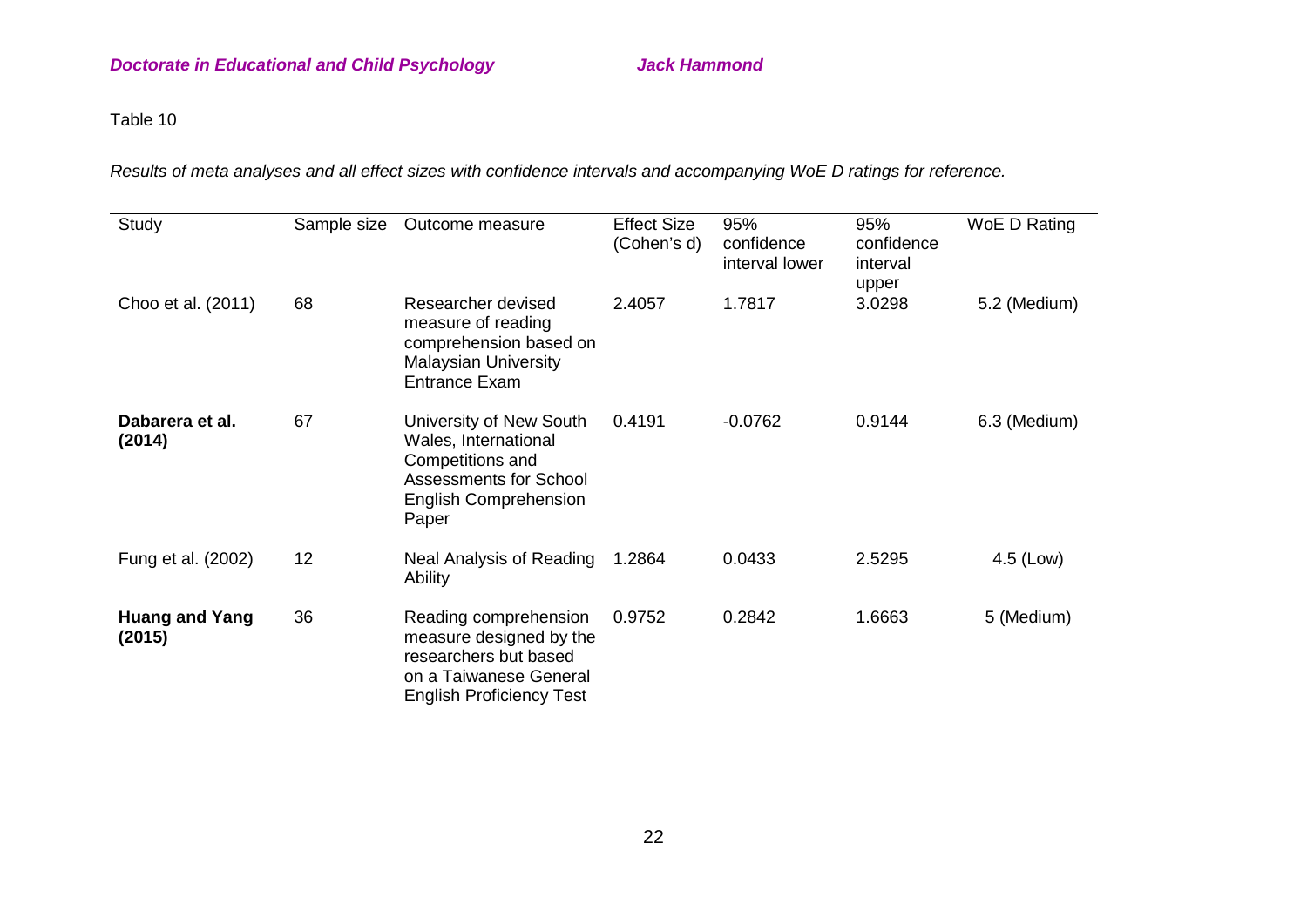## **Doctorate in Educational and Child Psychology State State Hammond Jack Hammond**

| Study                                                       | Sample size | Outcome measure                                                                          | <b>Effect Size</b><br>(Cohen's d) | 95%<br>confidence<br>interval lower | 95%<br>confidence<br>interval<br>upper | WoE D Rating |
|-------------------------------------------------------------|-------------|------------------------------------------------------------------------------------------|-----------------------------------|-------------------------------------|----------------------------------------|--------------|
| Klinger and Vaughn<br>(1996)                                | 26          | Gates-MacGinitie<br><b>Reading Comprehension</b><br>Test                                 | 0.5808                            | $-0.204$                            | 1.3656                                 | 4.7 (Low)    |
| Soonthornmanee<br>(2002)                                    | 84          | Researcher adapted<br>version of the Test of<br>English as a Foreign<br>Language (TOEFL) | 1.0412                            | 0.6172                              | 1.4652                                 | 4.7 (Low)    |
| Tseng and Yeh<br>(2018)                                     | 22          | Test of English for<br>International<br>Communication (TOIEC)                            | 2.7673                            | 1.5981                              | 3.9366                                 | 4.2 (Low)    |
| Yeh et al. (2017)                                           | 54          | Test of English for<br>International<br>Communication (TOIEC)                            | 0.7911                            | 0.3995                              | 1.1828                                 | 4.2 (Low)    |
| Meta analysis 1<br><b>Grand Total Effect</b><br><b>Size</b> | 187         |                                                                                          | 0.81                              | $-0.07$                             | 1.68                                   | 5.3 (Medium) |
| Meta analysis 2<br><b>Grand Total Effect</b><br><b>Size</b> | 182         |                                                                                          | 1.52                              | 0.32                                | 2.73                                   | 4.6 (Low)    |
| Combined meta<br>analysis                                   | 369         |                                                                                          | 1.2                               | 0.52                                | 1.89                                   | 4.88 (Low)   |

Note: for studies marked in bold effect sizes were calculated factoring in control groups.

Effect sizes for meta analysis 1 were calculated by dividing the mean pre-post difference in experimental and control groups by the pooled standard deviation of the pre-test scores.

Effect sizes for meta analysis 2 were calculated by dividing the pre-post mean difference by the standard deviation of the pre-test score.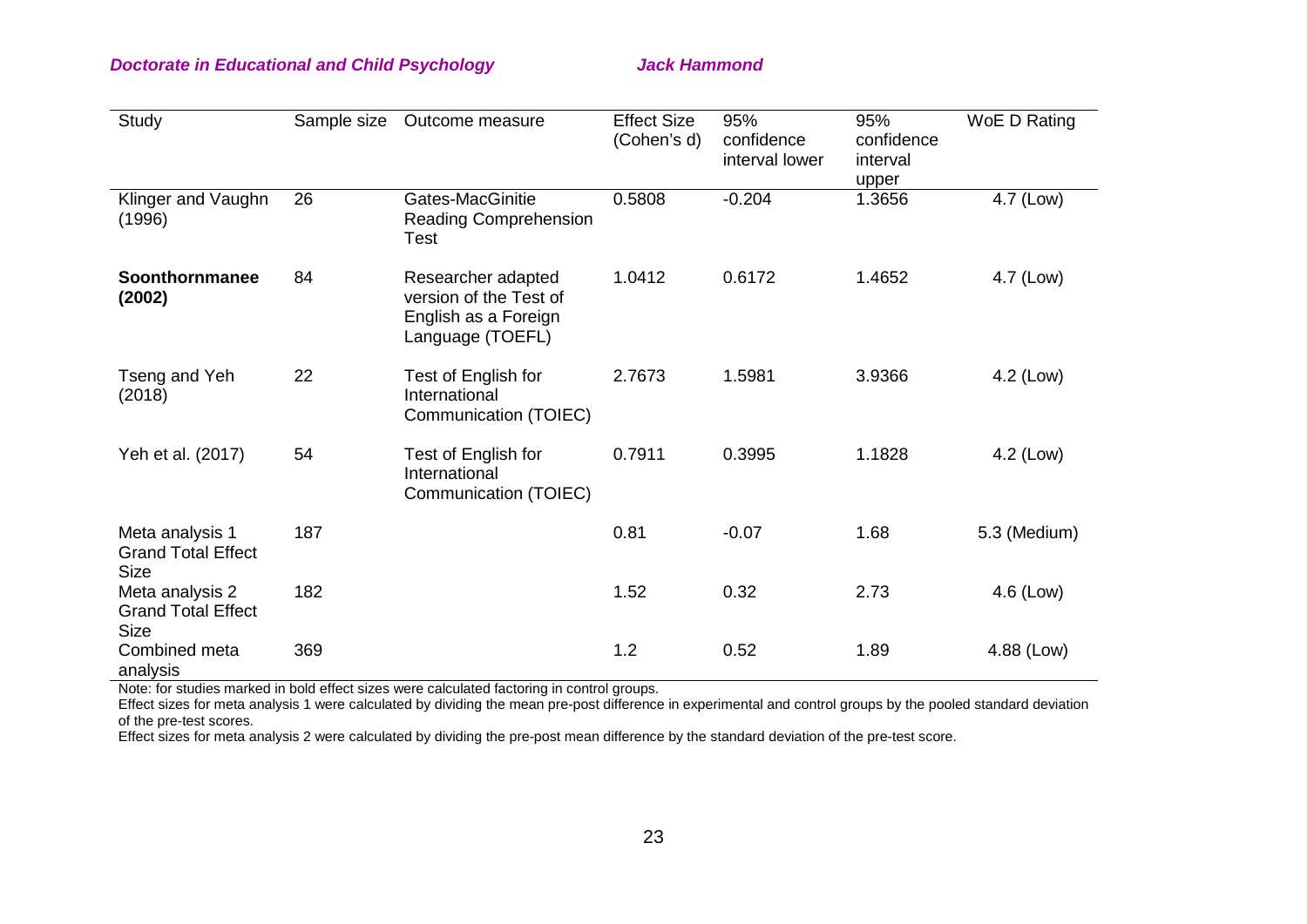

Figure 2 - Meta Analysis 1 including only studies where control groups could be factored into effect size calculations

From meta analysis 1 (figure 2), where only those studies that allowed for control groups to be factored into effect size calculations, the Grand Total Effect Size is d=0.81, however the 95% confidence intervals span 0. Whilst d=0.81 may be considered large, see Table 11 (Cohen, 1992), with the confidence intervals spanning 0 it is difficult to conclusively assert that these three studies produced a positive effect.

Table 11

*Cohen's descriptors of effect sizes*

| Small | Medium | Large |
|-------|--------|-------|
| 0.2   | 0.5    | 0.8   |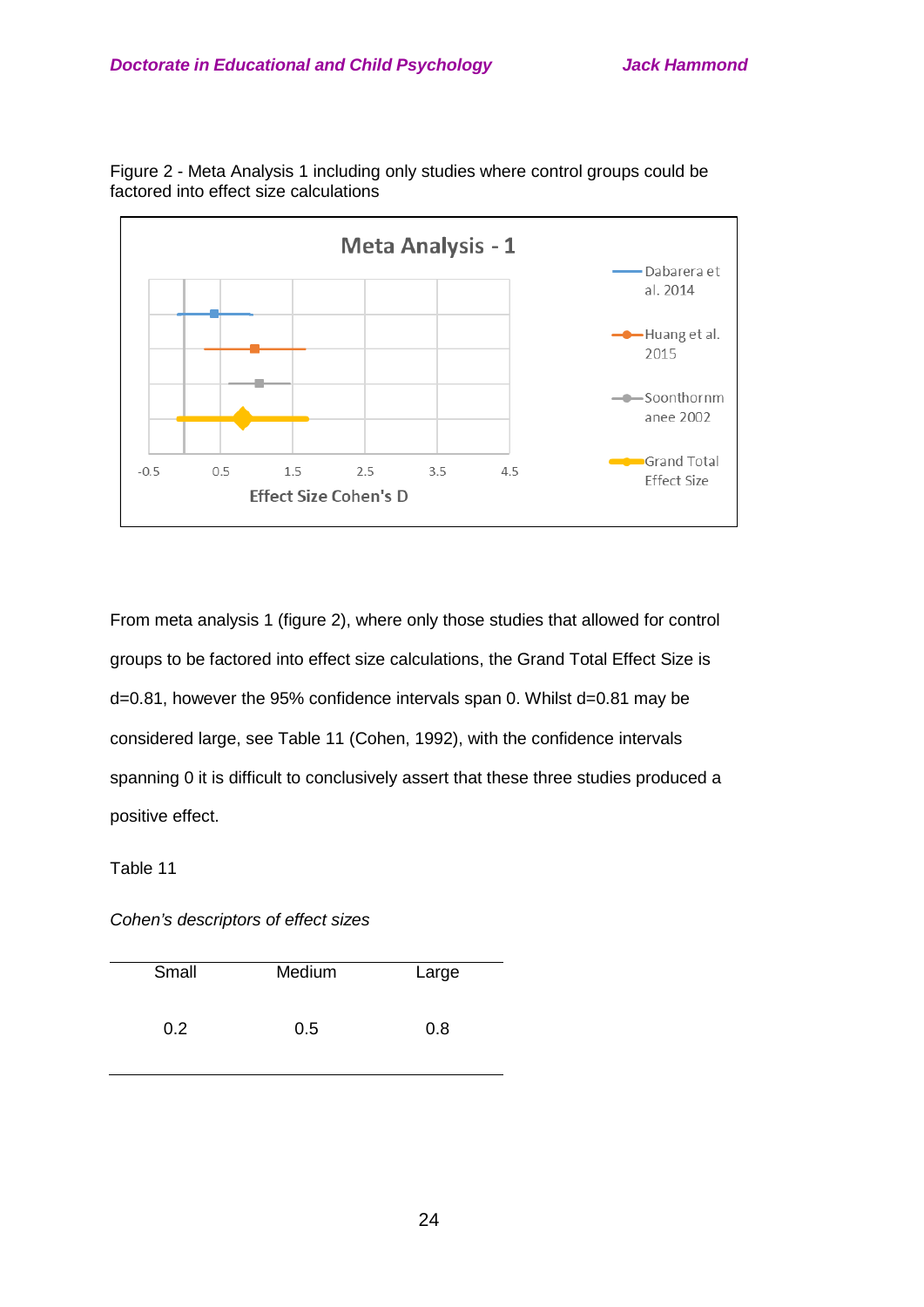Figure 3 - Meta Analysis 2 including studies where control groups could not be factored into effect size calculations



Meta analysis 2 (figure 3), which includes the studies where control groups could not be factored into effect size calculations, presents a differing picture. The Grand Total Effect Size is d=1.52, which can be judged to be large, and the 95% confidence intervals do not span zero. This suggests that these studies have been effective in improving comprehension abilities for EAL students, however these results needed to be viewed with caution.

Without a control group it is not possible to rule out other potential factors that may have affected performance. As Reciprocal Teaching is carried out over time, without a control group it is impossible to rule out improvement over time or improvement due to attention effects for example.

When comparing meta analysis 1 to meta analysis 2 it is clear that control groups have a strong effect, for these specific studies, in reducing effect sizes which may be an argument for the 'true' effect size being closer to the d=0.81 of meta analysis 1 rather than the d=1.52 of meta analysis 2.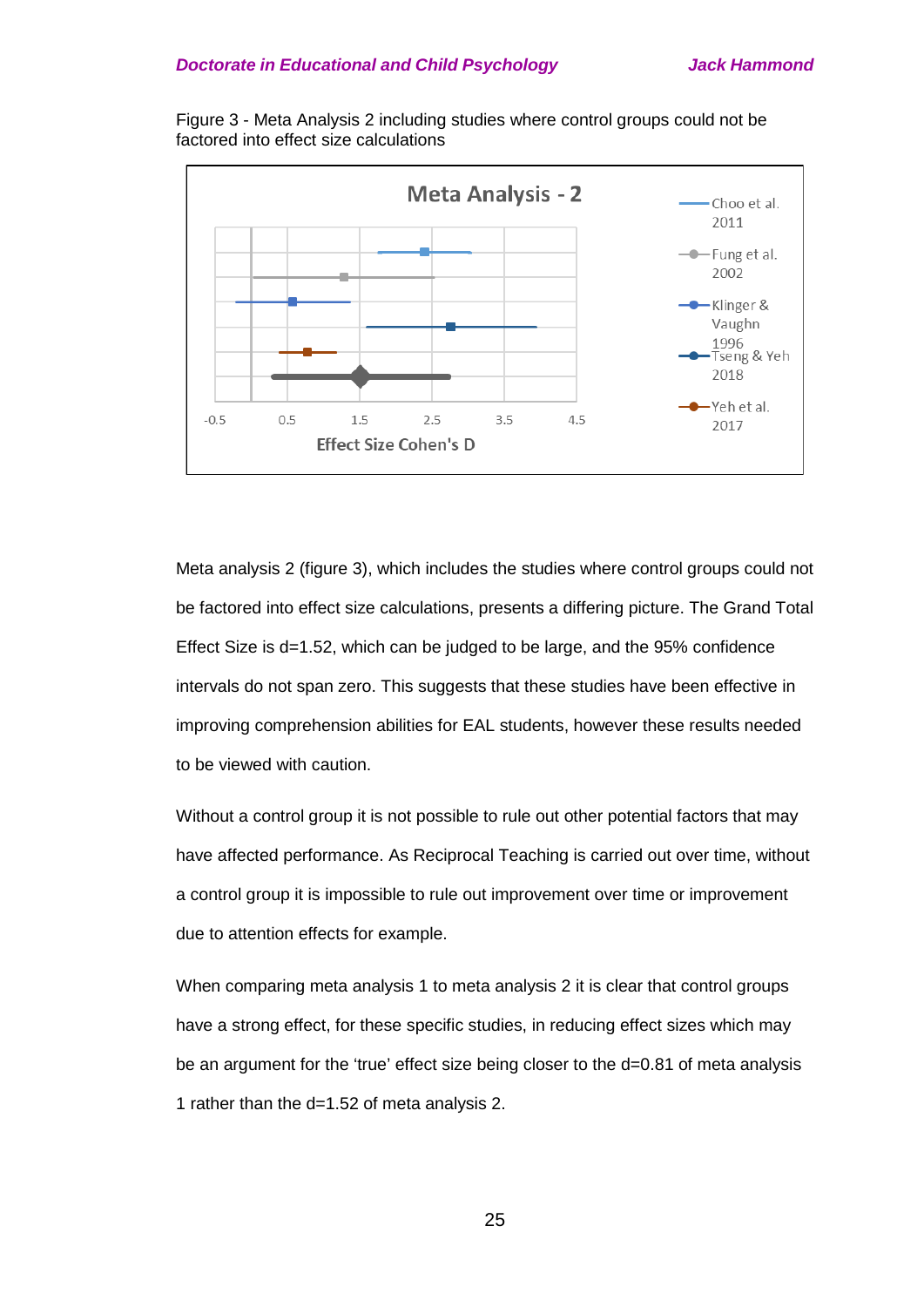As it has been found that researcher developed measures of reading comprehension produce smaller effect sizes (Rosenshine & Meister, 1994), a third meta analysis was considered in order to compare those studies which used researcher developed measures of reading comprehension to those that did not. However, this would have left only two studies (Fung et al., 2002; Klinger & Vaughn, 1996) and neither of these studies had control groups so it was not deemed to be appropriate to carry it out.

#### **Conclusion and Recommendations**

#### **Conclusion**

This systematic review aimed to assess the effectiveness of the Reciprocal Teaching intervention for developing reading comprehension abilities for EAL learners in secondary, sixth form and further education settings. Eight studies met the inclusion criteria and were included for review. All eight studies showed the effectiveness of Reciprocal Teaching in developing reading comprehension abilities for EAL learners with meta analysis results of d=0.81 (for those where control groups could be factored in) and d=1.52 (for those where control groups could not be factored in). The large effects must be interpreted with caution as only three studies achieved a WoE D rating of 'medium' (Choo et al., 2011; Dabarera et al., 2014; Huang & Yang, 2015) with the remaining five studies achieving a WoE D rating of 'low'. Whilst the body of research supporting Reciprocal Teaching in more general contexts is compelling, based on these findings it is not possible to conclusively support Reciprocal Teaching for EAL learners in the UK. The evidence generally lacks methodological quality, lacks UK based studies, has a lack of clarity of the person implementing the interventions' language abilities and typically does not utilise standardised measures of reading comprehension.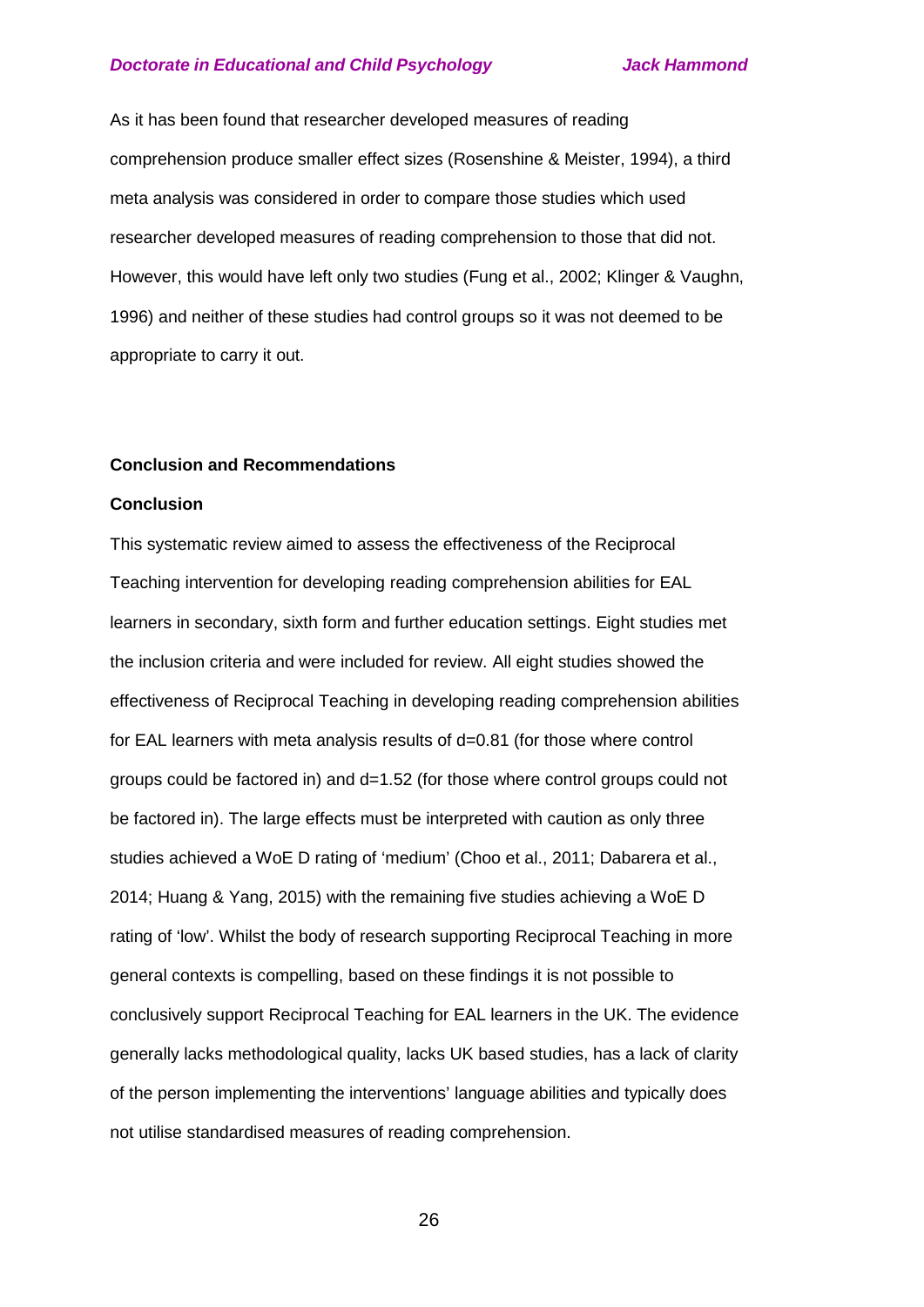#### **Recommendations for Future Research**

In order to answer the present research question fully, future research needs to be UK based for it to be highly generalisable to UK educational settings. Further to this, the language ability of the person implementing the intervention, in both their own language and in the participant's language, should be reported in detail as it is unclear what effect this has. For UK educational settings this would be valuable information when making staffing decisions about who will implement interventions.

Additionally, when considering research design future researchers need to ensure that control groups are included, as control groups are more effective at answering effectiveness questions (Petticrew & Roberts, 2003), and that information regarding control group treatment is detailed. Statistical reporting should also make it possible to calculate effect sizes that factor in control groups where control groups have been implemented.

Finally, future research in this area should consider the measures used to assess reading comprehension. Given that researcher developed measures have been found to increase effect sizes when studying Reciprocal Teaching (Rosenshine & Meister, 1994), one would expect that the improved validity and reliability that standardised tests provide would mean that all future research into Reciprocal Teaching would use standardised measures of reading, however this review has found that this isn't the case. A rejection of researcher developed or adapted measures of reading comprehension in future research into the effectiveness of Reciprocal Teaching for EAL learners is therefore advocated for.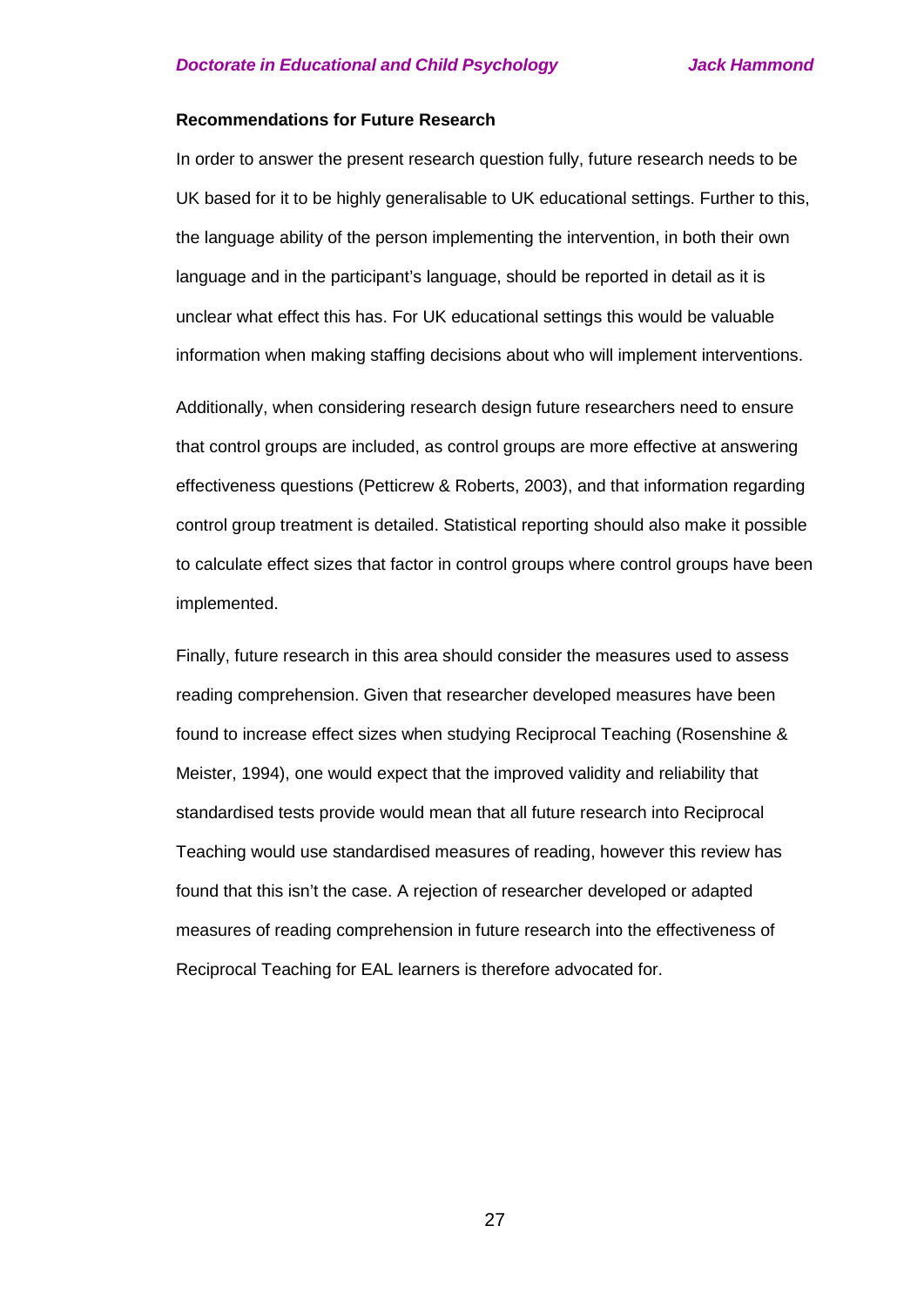## **References**

- Alfassi, M. (2016). Reading for Meaning: The Efficacy of Reciprocal Teaching in Fostering Reading Comprehension in High School Students in Remedial Reading Classes: *American Educational Research Journal*. https://doi.org/10.3102/00028312035002309
- Borenstein, M., Hedges, L. V., Higgins, J. P. T., & Rothstein, H. R. (2010). A basic introduction to fixed-effect and random-effects models for meta-analysis. *Research Synthesis Methods*, *1*(2), 97–111. https://doi.org/10.1002/jrsm.12
- Brown, A. L., Campione, J. C., Reeve, R. A., Ferrara, R. A., & Palincsar, A. S. (1991). Interactive learning and individual understanding: The case of reading and mathematics. In *Culture, schooling, and psychological development* (pp. 136–170). Ablex Publishing.
- Choo, T. O. L., Eng, T. K., & Ahmad, N. (2011). Effects of Reciprocal Teaching Strategies on Reading Comprehension. *Reading Matrix: An International Online Journal*, *11*(2), 140–149. eric.
- Cohen, J. (1992). Statistical Power Analysis. *Current Directions in Psychological Science*, *1*(3), 98–101. https://doi.org/10.1111/1467-8721.ep10768783
- Dabarera, C., Renandya, W. A., & Zhang, L. J. (2014). The impact of metacognitive scaffolding and monitoring on reading comprehension. *System*, *42*, 462–473. https://doi.org/10.1016/j.system.2013.12.020
- Demie, F., & Strand, S. (2006). English language acquisition and educational attainment at the end of secondary school. *Educational Studies*, *32*(2), 215– 231. https://doi.org/10.1080/03055690600631119
- Fung, I. Y. Y., Wilkinson, I. A. G., & Moore, D. W. (2002). L-1-Assisted Reciprocal Teaching To Improve ESL Students' Comprehension of English Expository Text. *Learning and Instruction*, *13*(1), 1–31. ERIC.
- Gersten, R., Fuchs, L. S., Compton, D., Coyne, M., Greenwood, C., & Innocenti, M. S. (2005). Quality Indicators for Group Experimental and Quasi-Experimental Research in Special Education. *Exceptional Children*, *71*(2), 149–164. https://doi.org/10.1177/001440290507100202
- Gersten, R., Fuchs, L. S., Williams, J. P., & Baker, S. (2001). Teaching Reading Comprehension Strategies to Students With Learning Disabilities: A Review of Research. *Review of Educational Research*, *71*(2), 279–320. https://doi.org/10.3102/00346543071002279
- Gough, D. (2007). Weight of Evidence: A framework for the appraisal of the quality and relevance of evidence. *Research Papers in Education*, *22*(2), 213–228. https://doi.org/10.1080/02671520701296189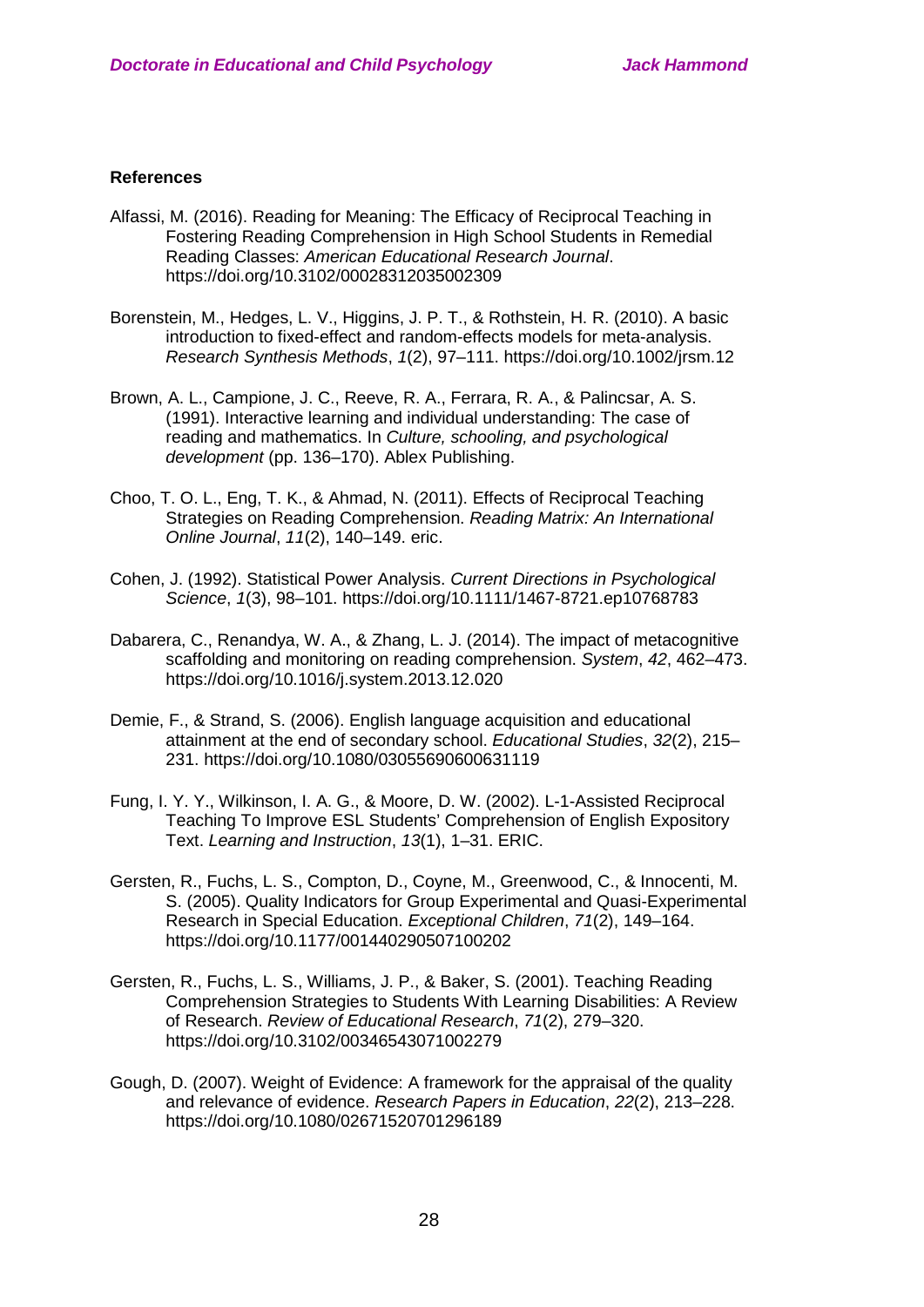- Hisken, L. J. (2011). The Correlation Between Self-Esteem and Student Reading Ability, Reading Level, and Academic Achievement. *University of Central Missouri*, 43.
- Huang, C.-T., & Yang, S. C. (2015). Effects of Online Reciprocal Teaching on Reading Strategies, Comprehension, Self-Efficacy, and Motivation. *Journal of Educational Computing Research*, *52*(3), 381–407. https://doi.org/10.1177/0735633115571924
- Hutchinson, J. (2018). Educational Outcomes of Children with English as an Additional Language. *The Bell Foundation*, 43.
- Hutchinson, J. M., Whiteley, H. E., Smith, C. D., & Connors, L. (2003). The developmental progression of comprehension-related skills in children learning EAL. *Journal of Research in Reading*, *26*(1), 19–32. https://doi.org/10.1111/1467-9817.261003
- Klinger, J. K., & Vaughn, S. (1996). Reciprocal teaching of reading comprehension strategies for students with learning disabilities... *Elementary School Journal*, *96*(3), 276. trh.
- Palincsar, A. S., & Brown, A. L. (1984). Reciprocal Teaching of Comprehension-Fostering and Comprehension-Monitoring Activities. *Cognition and Instruction*, *1*(2), 117–175. https://doi.org/10.1207/s1532690xci0102\_1
- Petticrew, M., & Roberts, H. (2003). Evidence, hierarchies, and typologies: Horses for courses. *Journal of Epidemiology & Community Health*, *57*(7), 527–529. https://doi.org/10.1136/jech.57.7.527
- Rosenshine, B., and Meister, C. (1994). Reciprocal Teaching: A Review of the Research. *Review of Educational Research*, *64*(4), 479–530. https://doi.org/10.3102/00346543064004479
- Schneider, C. (2014). *School approaches to the education of EAL students: Language development, social integration and achievement*. The Bell Foundation.
- Soonthornmanee, R. (2002). The Effect of the Reciprocal Teaching Approach On the Reading Comprehension of Efl Students. *RELC Journal*, *33*(2), 125–141. https://doi.org/10.1177/003368820203300206
- Spörer, N., Brunstein, J. C., & Kieschke, U. (2009). Improving students' reading comprehension skills: Effects of strategy instruction and reciprocal teaching. *Learning and Instruction*, *19*(3), 272–286. https://doi.org/10.1016/j.learninstruc.2008.05.003
- *Statistics: School and pupil numbers*. (2019). GOV.UK. https://www.gov.uk/government/collections/statistics-school-and-pupilnumbers
- Suurmond, R., van Rhee, H., & Hak, T. (2017). Introduction, comparison, and validation of Meta-Essentials: A free and simple tool for meta-analysis. *Research Synthesis Methods*, *8*(4), 537–553. https://doi.org/10.1002/jrsm.1260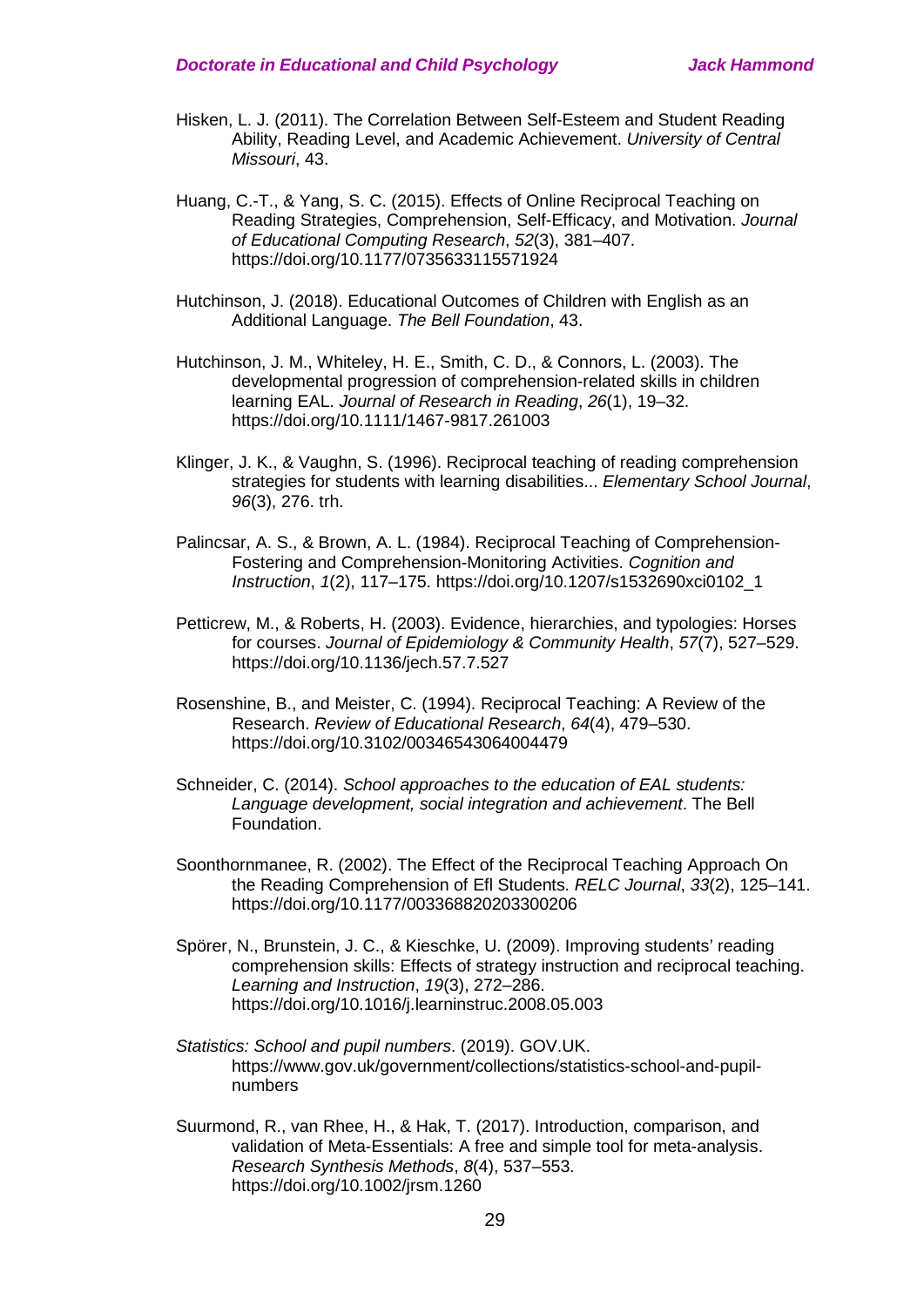- Tseng, S.-S., & Yeh, H.-C. (2018). Integrating Reciprocal Teaching in an Online Environment with an Annotation Feature to Enhance Low-Achieving Students' English Reading Comprehension. *Interactive Learning Environments*, *26*(6), 789–802. eric.
- Vygotsky, L. S. (1978). *Mind in society: The development of higher psychological processes / L. S. Vygotsky ; edited by Michael Cole ... [et al.] ; [translated from the Russian by Alexander R. Luria ... [et al.]]*. Harvard University Press.
- Wilson, D., B. (n.d.). *Practical Meta-Analysis Effect Size Calculator [Online calculator]*. Campbell Collaboration. Retrieved January 11, 2020, from https://campbellcollaboration.org/research-resources/effect-sizecalculator.html
- Wood, D., Bruner, J. S., & Ross, G. (1976). The Role of Tutoring in Problem Solving. *Journal of Child Psychology and Psychiatry*, *17*(2), 89–100. https://doi.org/10.1111/j.1469-7610.1976.tb00381.x
- Yeh, H.-C., Hung, H.-T., & Chiang, Y.-H. (2017). The Use of Online Annotations in Reading Instruction and Its Impact on Students' Reading Progress and Processes. *ReCALL*, *29*(1), 22–38. eric.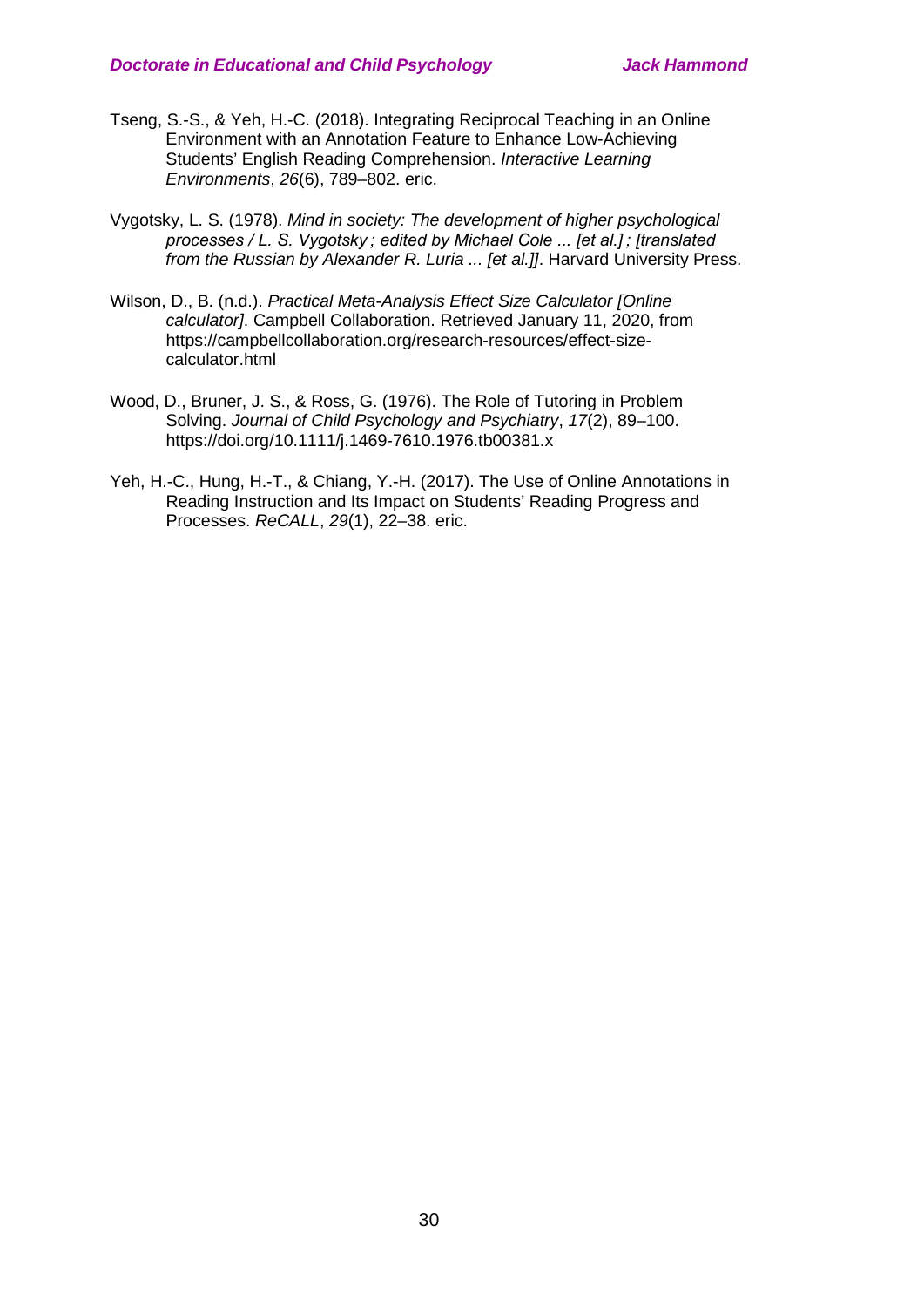## **Appendices**

## **Appendix 1 – WoE A coding protocol example**

**Coding Protocol**: Gersten, R., Fuchs, L. S., Compton, D., Coyne, M., Greenwood,

C., & Innocenti, M. S. (2005). Quality Indicators for Group Experimental and Quasi-Experimental Research in Special Education. Exceptional Children, 71(2), 149–164. https://doi.org/10.1177/001440290507100202

**Study:** (Choo, Eng, & Ahmad, 2011)

## **Essential quality indicators**

## Quality Indicators for Describing Participants

Was sufficient information provided to determine/confirm whether the participants demonstrated the disability(ies) or difficulties presented?

 $\boxtimes$  Yes  $\Box$  N/A

 $\Box$  No  $\Box$  No information provided

Were appropriate procedures used to increase the likelihood that relevant characteristics of participants in the sample were comparable across conditions?

 $\boxtimes$  Yes  $\Box$  N/A

 $\Box$  No  $\Box$  No information provided

Was sufficient information given characterizing the interventionists or teachers provided? Did it indicate whether they were comparable across conditions?

 $\square$  Yes  $\square$  N/A

 $\boxtimes$  No  $\Box$  No information provided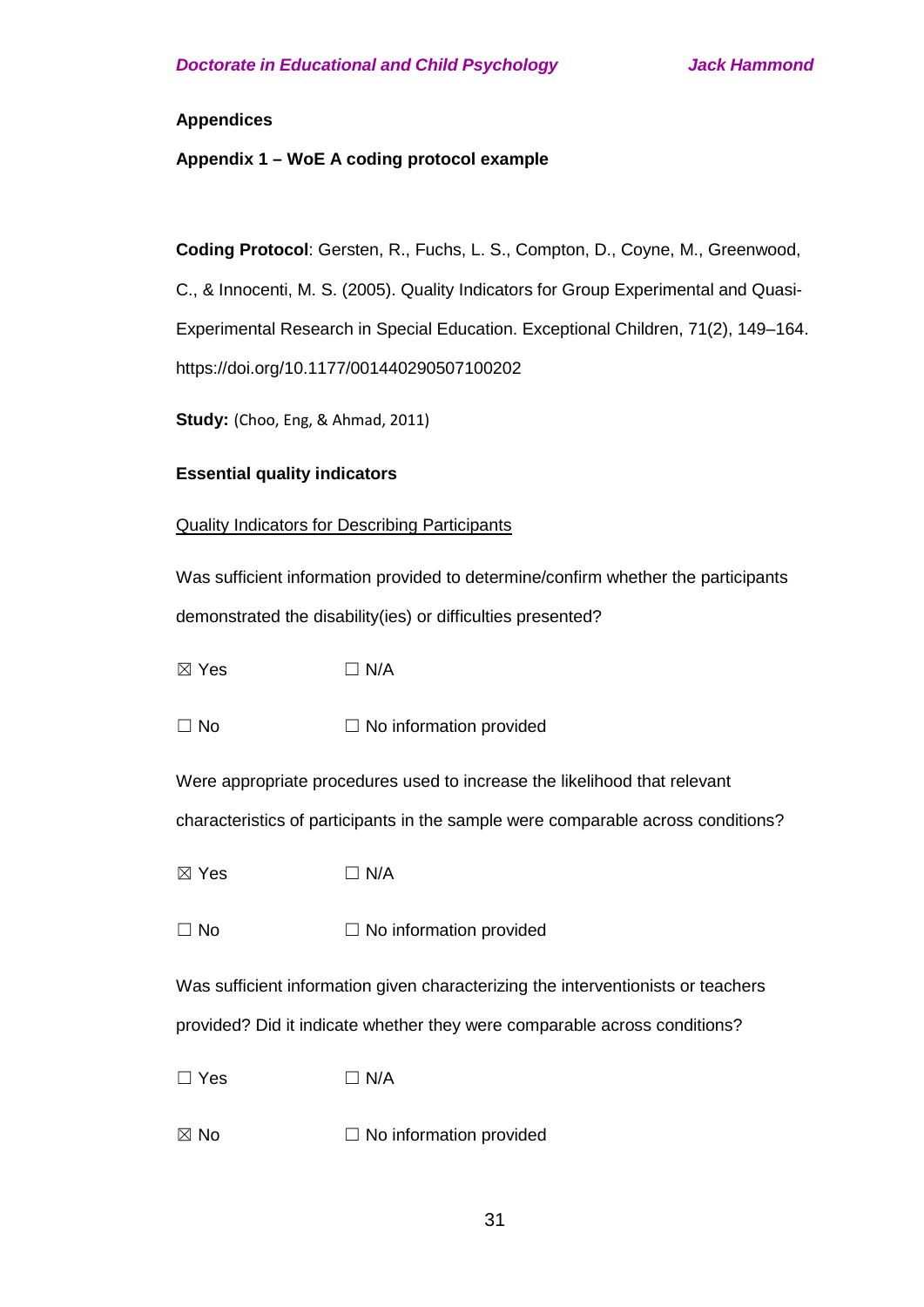|  |  |  |  | Quality Indicators for Implementation of the Intervention and Description of |
|--|--|--|--|------------------------------------------------------------------------------|
|--|--|--|--|------------------------------------------------------------------------------|

## Comparison Conditions

Was the intervention clearly described and specified?

| $\boxtimes$ Yes | $\Box$ N/A |
|-----------------|------------|
|                 |            |

 $\Box$  No  $\Box$  No information provided

Was the fidelity of implementation described and assessed?

 $\square$  Yes  $\square$  N/A

 $\boxtimes$  No  $\Box$  No information provided

Was the nature of services provided in comparison conditions described?

 $\boxtimes$  Yes  $\Box$  N/A

 $\Box$  No  $\Box$  No information provided

## Quality Indicators for Outcome Measures

Were multiple measures used to provide an appropriate balance between measures

closely aligned with the intervention and measures of generalized performance?

 $\square$  Yes  $\square$  N/A

 $\boxtimes$  No  $\Box$  No information provided

Were outcomes for capturing the interventions effect measured at the appropriate

times?

 $\boxtimes$  Yes  $\Box$  N/A

 $\Box$  No  $\Box$  No information provided

## Quality Indicators for Data Analysis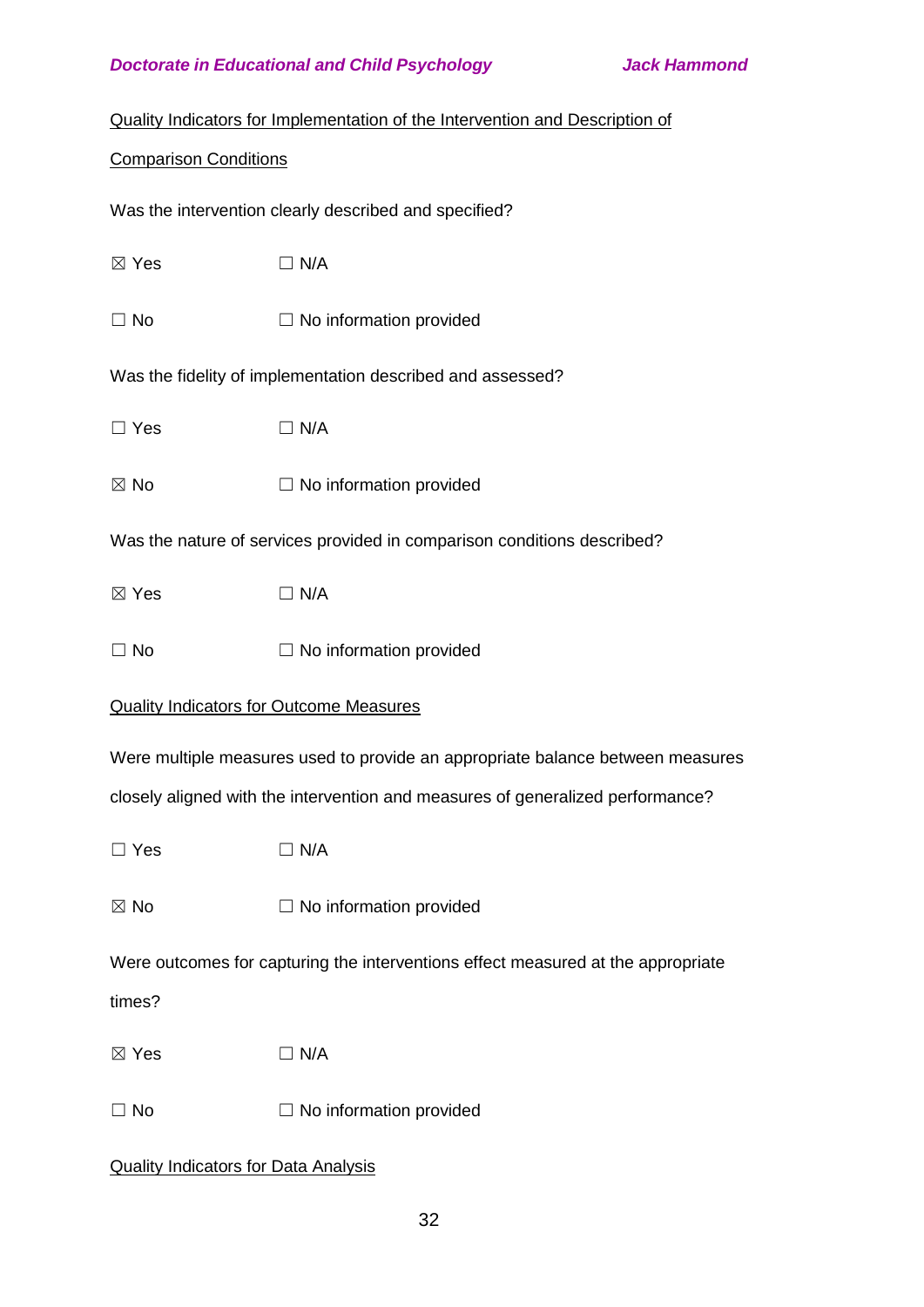Were the data analysis techniques appropriately linked to key research questions and hypotheses? Were they appropriately linked to the unit of analysis in the study?

 $\boxtimes$  Yes  $\Box$  N/A

 $\Box$  No  $\Box$  No information provided

Did the research report include not only inferential statistics but also effect size calculations?

 $\square$  Yes  $\square$  N/A

 $\boxtimes$  No  $\Box$  No information provided

## **Desirable Quality Indicators**

Was data available on attrition rates among intervention samples? Was severe overall attrition documented? If so, is attrition comparable across samples? Is overall attrition less than 30%?

 $\square$  Yes  $\square$  N/A

 $\boxtimes$  No  $\Box$  No information provided

Did the study provide not only internal consistency reliability but also test-retest reliability and interrater reliability (when appropriate) for outcome measures? Were data collectors and/or scorers blind to study conditions and equally (un)familiar to examinees across study conditions?

 $\square$  Yes  $\square$  N/A

 $\boxtimes$  No  $\Box$  No information provided

Were outcomes for capturing the intervention's effect measured beyond an immediate post-test?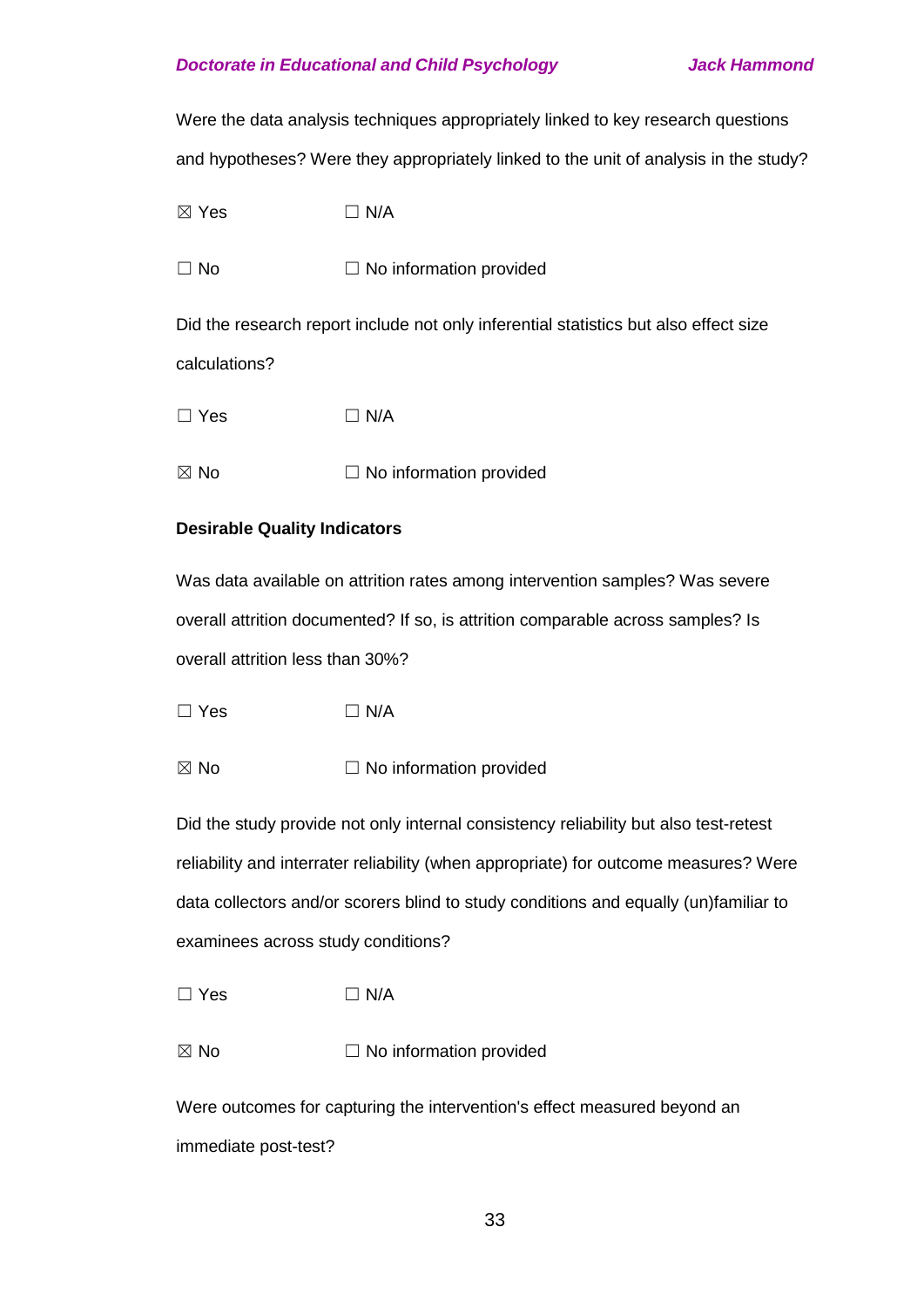| $\Box$ Yes                  | $\Box$ N/A                                                                            |
|-----------------------------|---------------------------------------------------------------------------------------|
| $\boxtimes$ No              | $\Box$ No information provided                                                        |
| provided?                   | Was evidence of the criterion-related validity and construct validity of the measures |
|                             |                                                                                       |
| $\Box$ Yes                  | $\Box$ N/A                                                                            |
| $\boxtimes$ No              | $\Box$ No information provided                                                        |
|                             | Did the research team assess not only surface features of fidelity implementation     |
|                             | (e.g., number of minutes allocated to the intervention or teacher/interventionist     |
|                             | following procedures specified), but also examine quality of implementation?          |
| $\Box$ Yes                  | $\Box$ N/A                                                                            |
| $\boxtimes$ No              | $\Box$ No information provided                                                        |
|                             | Was any documentation of the nature of instruction or series provided in comparison   |
| conditions?                 |                                                                                       |
| $\boxtimes$ Yes             | $\Box$ N/A                                                                            |
| $\Box$ No                   | $\Box$ No information provided                                                        |
|                             | Did the research report include actual audio or videotape excerpts that capture the   |
| nature of the intervention? |                                                                                       |
| $\Box$ Yes                  | $\Box$ N/A                                                                            |
| $\boxtimes$ No              | $\Box$ No information provided                                                        |
|                             | Were results presented in a clear, coherent fashion?                                  |
| $\boxtimes$ Yes             | ] N/A                                                                                 |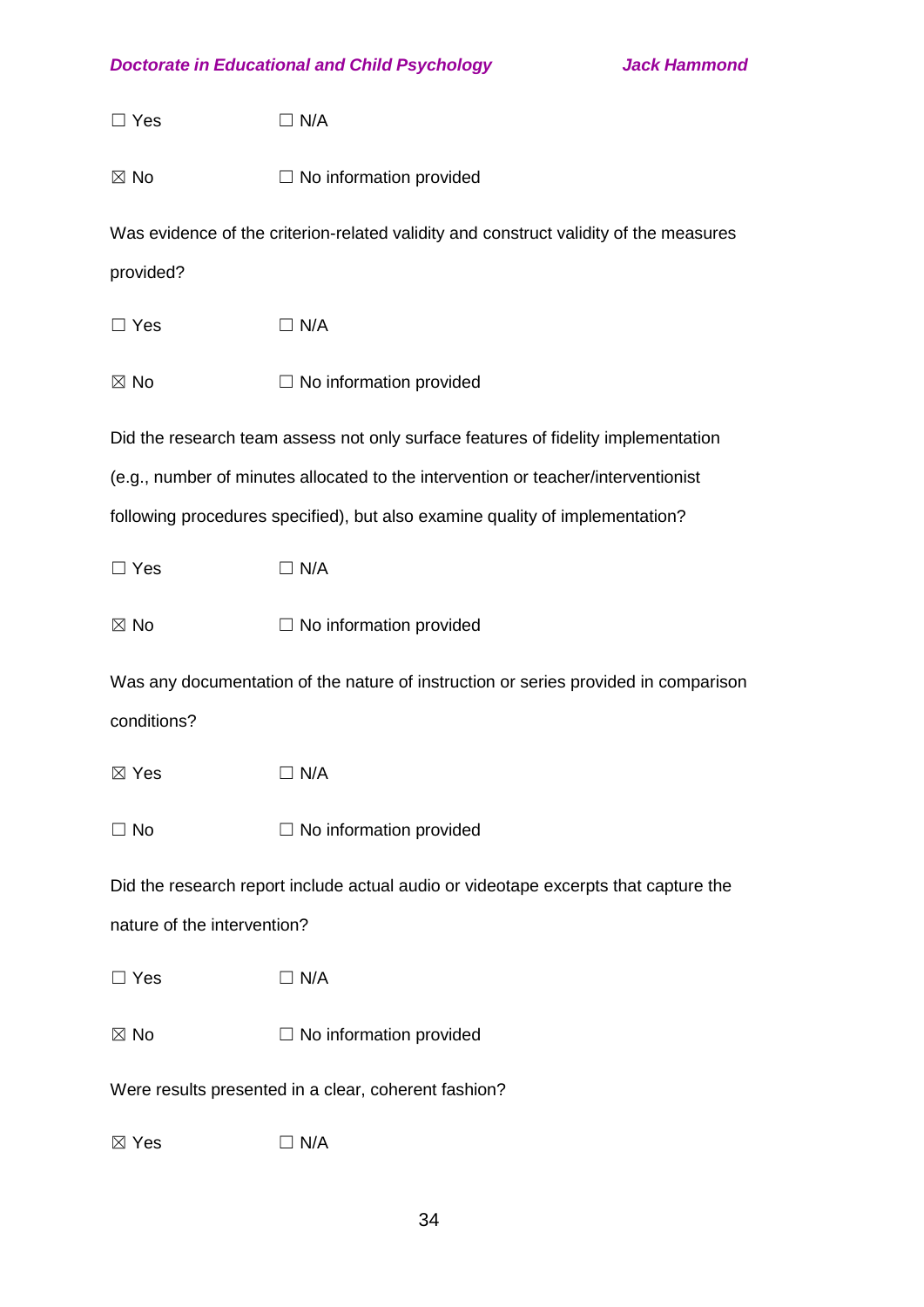☐ No ☐ No information provided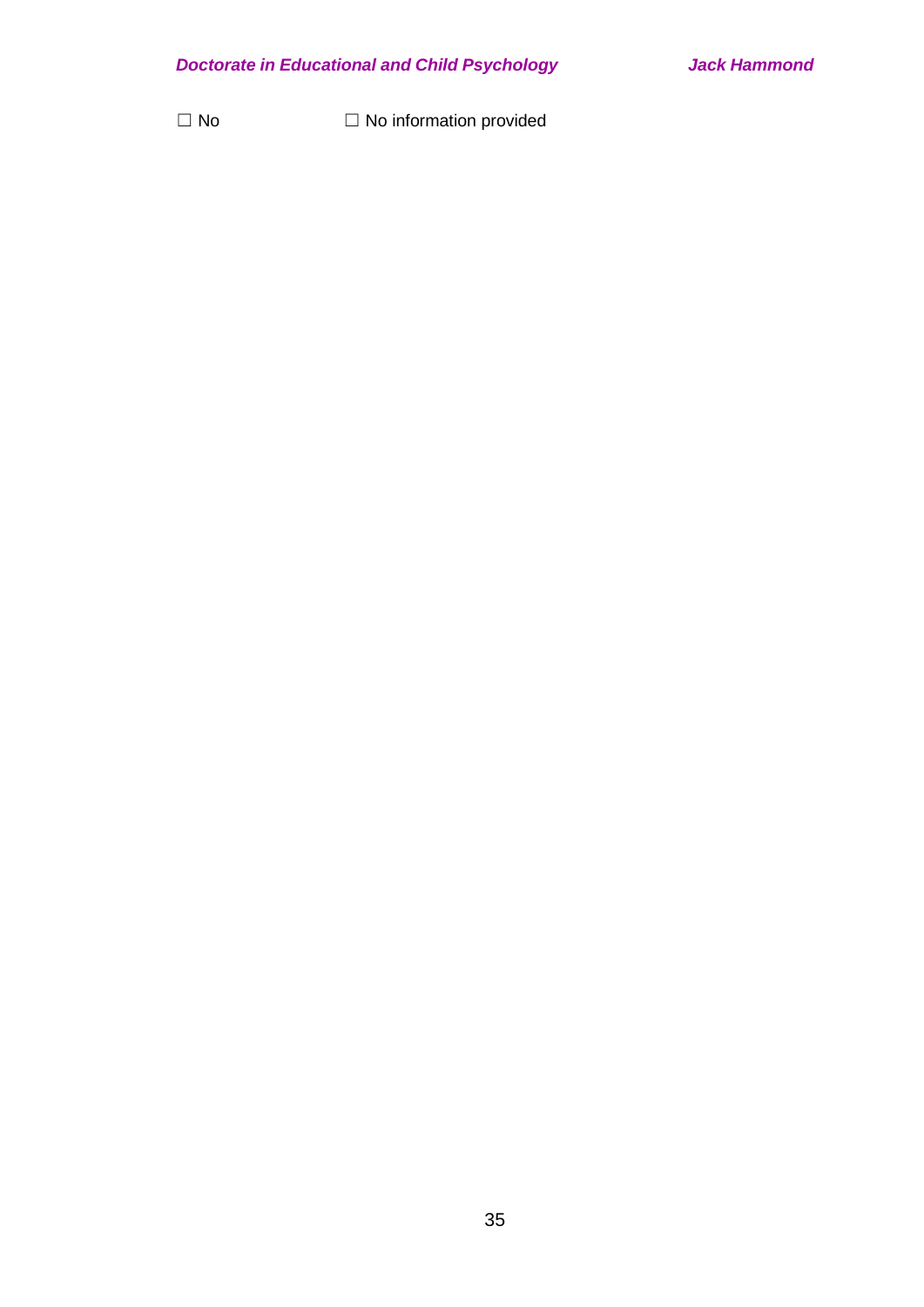# **Appendix 2 – Criteria for WoE B**

Table 9

# *Weight of Evidence B (WoE B) Criteria*

| WOE B Rating  | Criteria                                                                                                                                                                                            |
|---------------|-----------------------------------------------------------------------------------------------------------------------------------------------------------------------------------------------------|
| 3             | Randomised controlled trial<br>Includes a control group<br>Measures taken pre and post<br>$\overline{\phantom{a}}$<br>intervention                                                                  |
| $\mathcal{P}$ | Quasi-experimental designs or cohort<br>studies<br>Includes a control group<br>Measures taken pre and post<br>intervention                                                                          |
| 1             | All other types of research design<br>No control group<br>Qualitative data taken<br>No pre and post intervention<br>measures taken                                                                  |
| considered.   | Note - the rationale for WOE B is based on Petticrew and Roberts (2003) typologies of evidence<br>where the types of research designs most appropriate for answering 'effectiveness' questions were |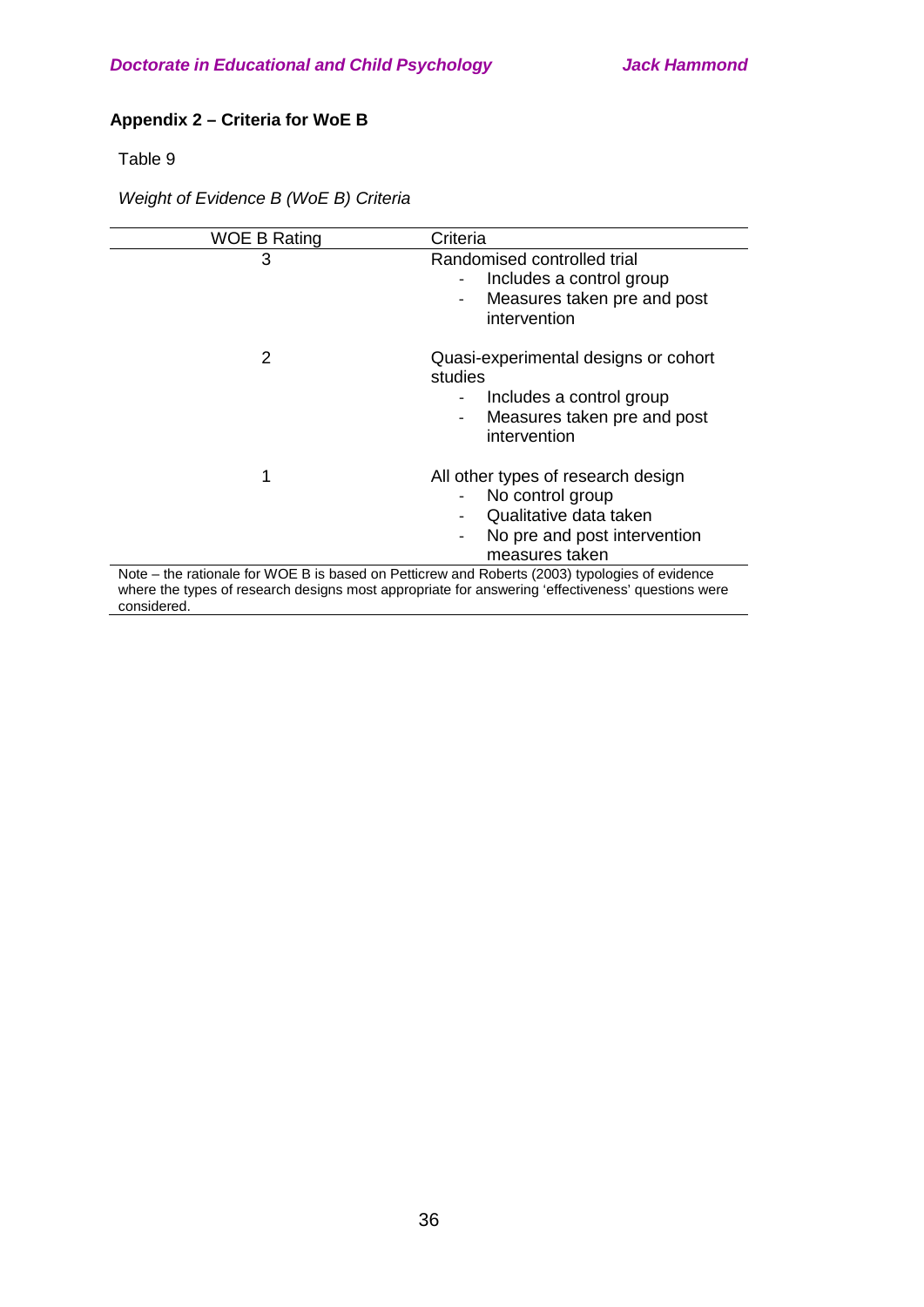# **Appendix 3 – WoE C Criteria**

*Weight of Evidence C (WoE C) Criteria*

| Criteria                           | <b>Weighting and Descriptor</b>                                                                                                                                                                                                                                                                                                                                                                                    | Rationale                                                                                                                              |
|------------------------------------|--------------------------------------------------------------------------------------------------------------------------------------------------------------------------------------------------------------------------------------------------------------------------------------------------------------------------------------------------------------------------------------------------------------------|----------------------------------------------------------------------------------------------------------------------------------------|
| Intervention<br>method             | 3 – carried out face to face in a small group with an adult trained in<br>RT methods using appropriate materials<br>2 - not carried out face to face but still uses RT principles OR carried<br>out face to face and in a small group but RT principles are not the<br>only method used<br>1 – unclear if RT principles are used or unclear exactly how the<br>intervention is carried out                         | This keeps to RT principles and ensures that RT is<br>used in a 'pure' form as designed by Palincsar and<br>Brown (1984).              |
| Intervention<br>language           | 3 - person implementing the intervention uses English<br>2 – person implementing the intervention uses English and another<br>language<br>1 – not carried out in English                                                                                                                                                                                                                                           | The results will be more generalisable to UK<br>educational settings where the intervention is likely<br>to be carried out in English. |
| Participant<br>level of<br>English | 3 – participants are clearly defined as learning English as a second<br>or additional language and a quantifiable measure of their current<br>English language ability is provided<br>2 - participants are clearly defined as learning English as a second<br>or additional language, but no quantifiable measure of their current<br>English language ability is provided<br>1 – level of English is not reported | The review question regards EAL learners -<br>therefore their level of English is pertinent to the<br>outcomes of the findings.        |
| Setting of<br>study                | 3 – study is carried out in a UK secondary school, sixth form or<br>further education establishment<br>2 – study is carried out in a non-UK secondary school, sixth form or<br>further education establishment equivalent<br>- study is carried out in a higher education establishment                                                                                                                            | The results will be more generalisable to UK<br>educational settings.                                                                  |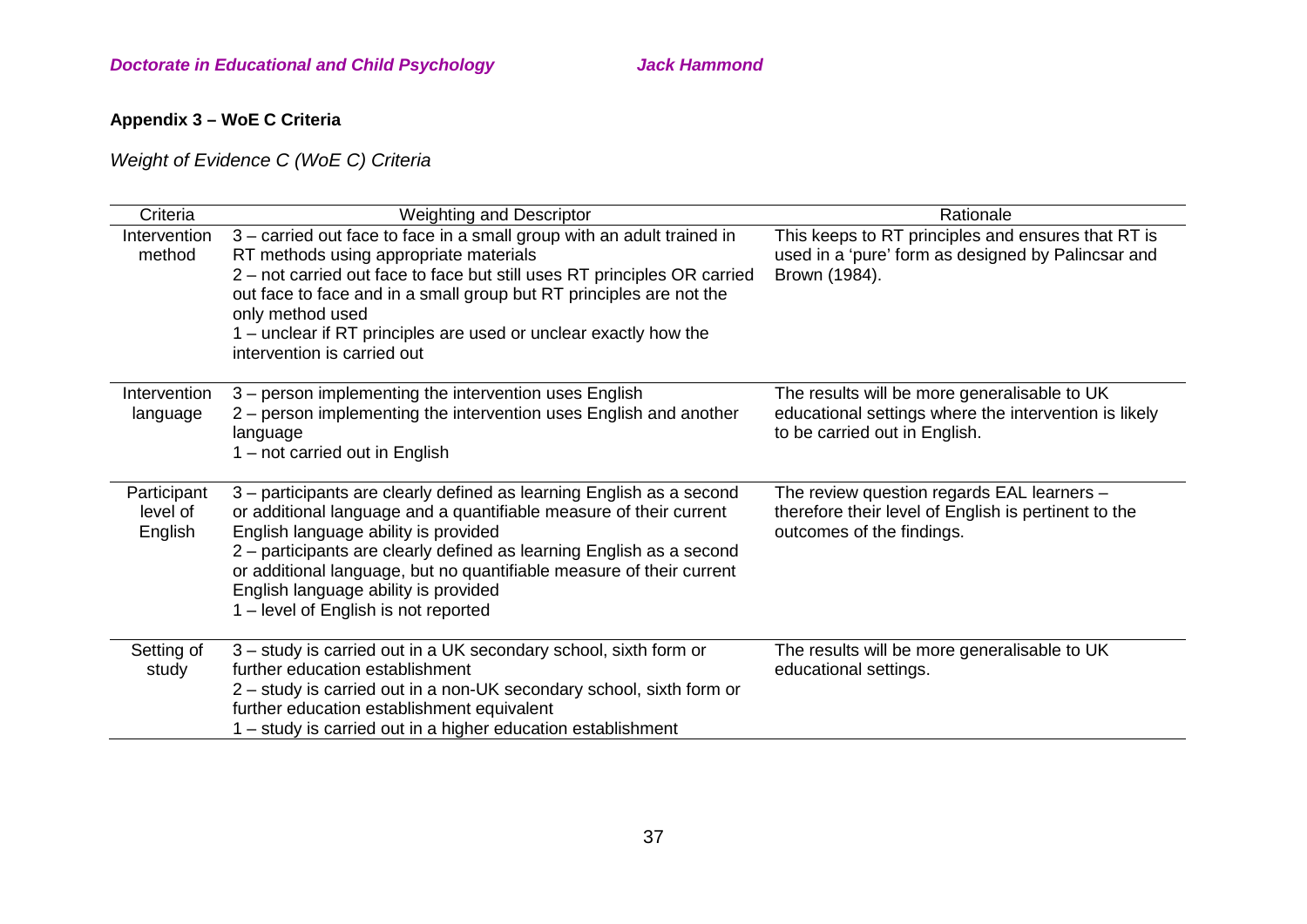| Criteria        | Weighting and Descriptor                                                   | Rationale                                         |
|-----------------|----------------------------------------------------------------------------|---------------------------------------------------|
| Country of      | 3 - study is carried out in the UK                                         | The results will be more generalisable to UK      |
| study           | 2 - study is carried out in a country where the official first language is | educational settings.                             |
|                 | English                                                                    |                                                   |
|                 | - study is carried out in a country where the official first language is   |                                                   |
|                 | not English                                                                |                                                   |
|                 |                                                                            |                                                   |
| <b>Measures</b> | 3 – a standardised measure of reading comprehension is used                | It has been found that using researcher-developed |
|                 | 2 - a non-standardised measure of reading comprehension that is            | measures of reading comprehension has led to      |
|                 | not researcher-developed is used. Includes researcher adapted              | higher effect sizes compared to standardised      |
|                 | measures.                                                                  | measures (Rosenshine & Meister, 1994). Therefore, |
|                 | - a researcher-developed measure of reading comprehension is               | to increase generalisability researcher-developed |
|                 | used                                                                       | measures of reading comprehension are being       |
|                 |                                                                            | weighted lower.                                   |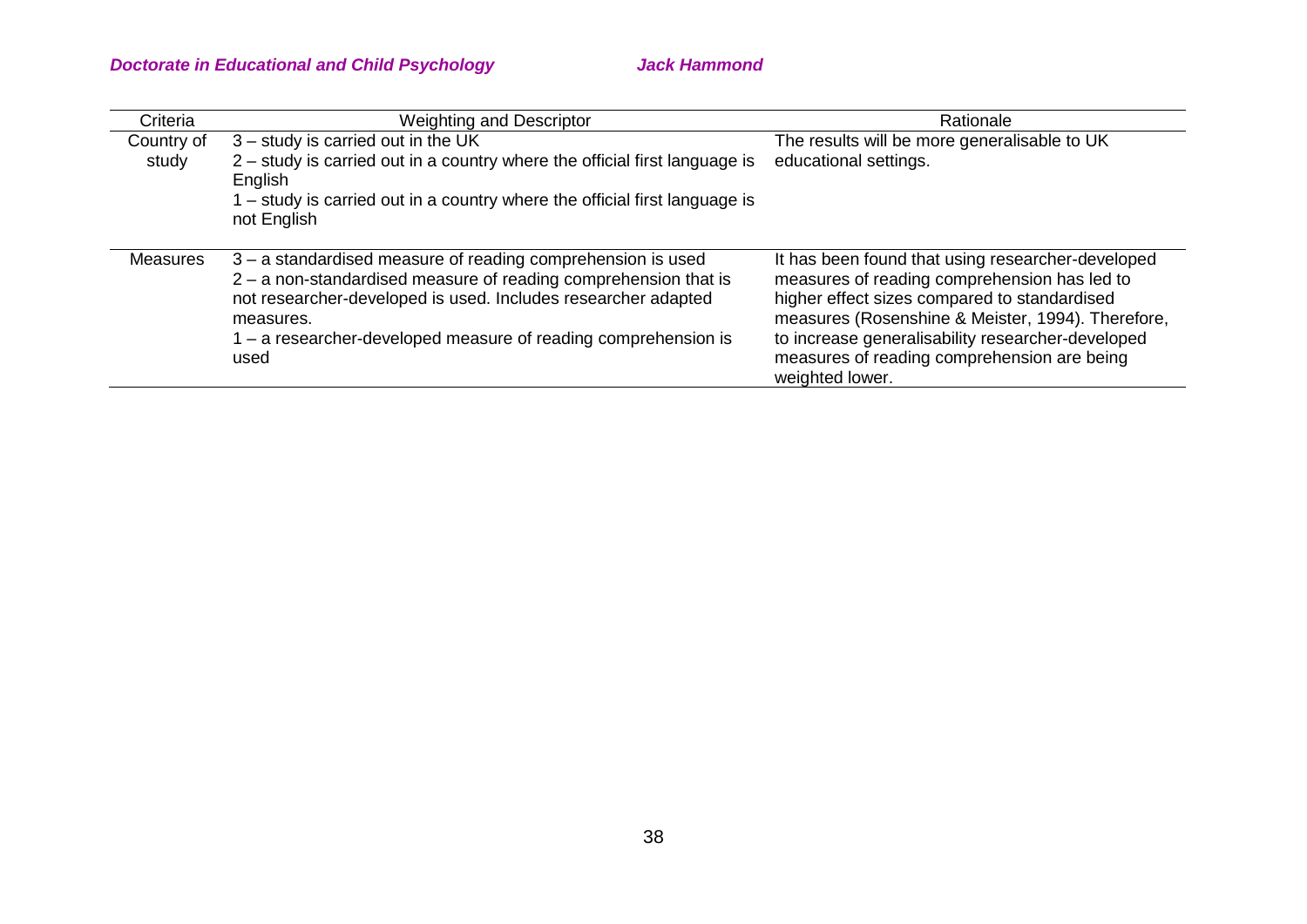# **Appendix 4 – WoE C Results**

| Study                                                                                                                     | Intervention<br>method | Intervention<br>language | Participant<br>level of English | Setting of<br>study | Country of<br>study | <b>Measures</b> | WoE C<br>Rating |
|---------------------------------------------------------------------------------------------------------------------------|------------------------|--------------------------|---------------------------------|---------------------|---------------------|-----------------|-----------------|
| Choo et al. (2011)                                                                                                        | 3                      | 3                        | 2                               | 2                   |                     | $\overline{2}$  | 2.2             |
| Dabarera et al. (2014)                                                                                                    |                        |                          |                                 |                     |                     |                 |                 |
| Fung et al. (2002)                                                                                                        | 3                      | 3                        | 3                               | $\overline{2}$      |                     | 2               | 2.3             |
|                                                                                                                           | 3                      | $\overline{2}$           | 3                               | 2                   | $\overline{2}$      | 3               | 2.5             |
| Huang and Yang (2015)                                                                                                     | $\overline{2}$         | 3                        | 3                               |                     |                     | $\overline{2}$  | $\overline{2}$  |
| Klinger and Vaughn (1996)                                                                                                 |                        |                          |                                 |                     |                     |                 |                 |
| Soonthornmanee (2002)                                                                                                     | 3                      | 3                        | 3                               | 2                   | $\overline{2}$      | 3               | 2.7             |
|                                                                                                                           |                        | 3                        | 3                               |                     |                     |                 | 1.7             |
| Tseng and Yeh (2018)                                                                                                      | 2                      | 3                        | 3                               |                     |                     | 3               | 2.2             |
| Yeh et al. (2017)                                                                                                         |                        |                          |                                 |                     |                     |                 |                 |
| Note – final WoE C Rating was calculated by averaging across all WoE C criteria scores and rounding to one decimal place. | っ                      | 3                        | 3                               |                     |                     | 3               | 2.2             |

*Summary of Weight of Evidence C (WoE C) Ratings for Included Studies*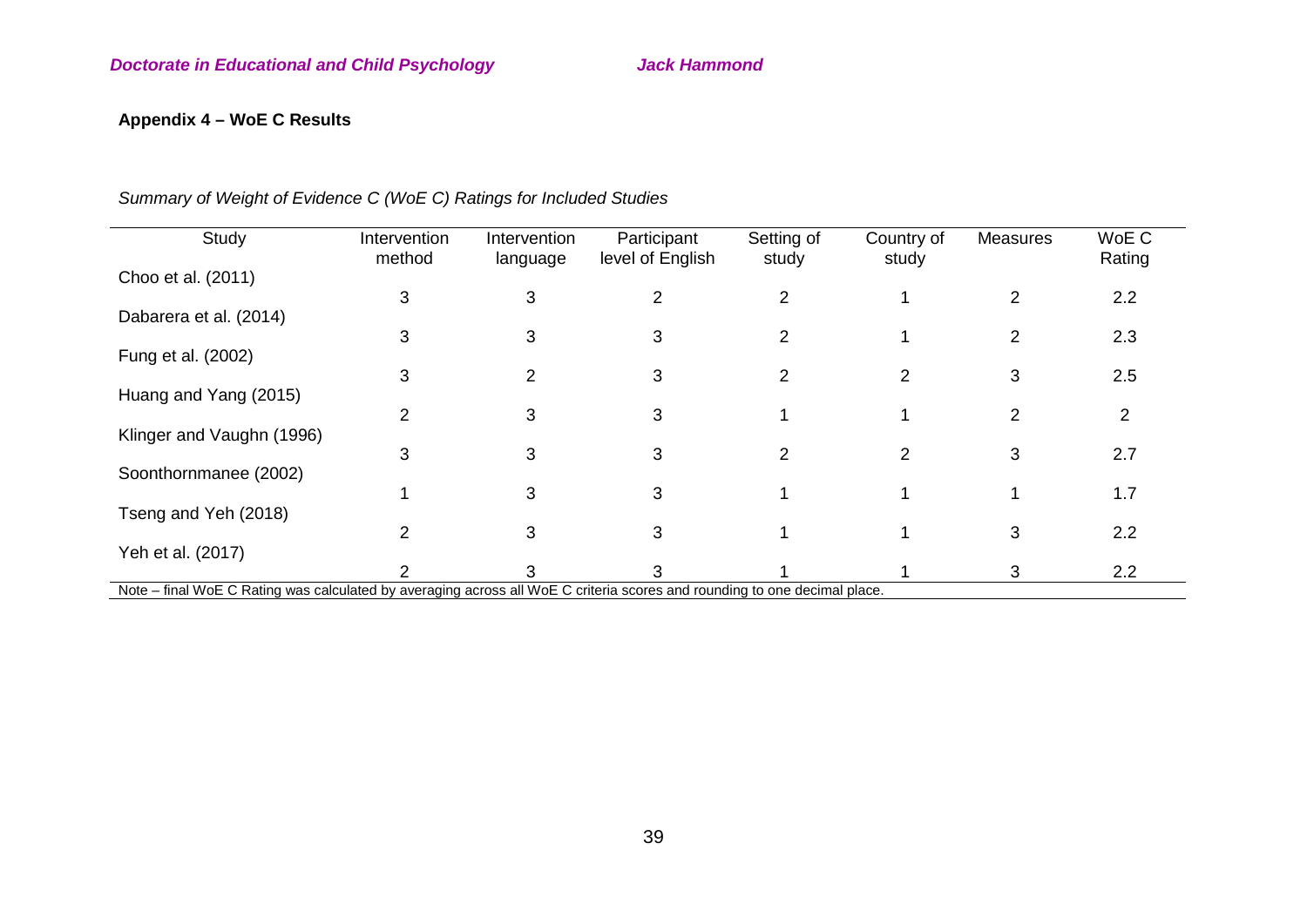# **Appendix 5 – Details of excluded articles and reason for exclusion**

*Articles excluded at title and abstract screening stage*

| Study                                                                                                                                                                                                                                                                                                                                 | Exclusion      |
|---------------------------------------------------------------------------------------------------------------------------------------------------------------------------------------------------------------------------------------------------------------------------------------------------------------------------------------|----------------|
|                                                                                                                                                                                                                                                                                                                                       | criteria met   |
| Adams, P. E. (1995). Teaching 'Romeo and Juliet' in the Nontracked<br>English Classroom. Journal of Reading, 38(6), 424-432. Retrieved from<br>eric.                                                                                                                                                                                  | $\overline{2}$ |
| Ahmadi, M. R., & Gilakjani, A. P. (2012). Reciprocal Teaching Strategies<br>and Their Impacts on English Reading Comprehension. Theory and<br>Practice in Language Studies, 2(10), 2053-2060.                                                                                                                                         | $\overline{2}$ |
| Armbrister, A. L. (2010). Non-Native Speakers Reach Higher Ground: A<br>Study of Reciprocal Teaching's Effects on English Language Learners.                                                                                                                                                                                          | $\overline{2}$ |
| Brown, J. D. (Series Ed.). (2013). New Ways of Classroom Assessment.<br>Revised.                                                                                                                                                                                                                                                      | $\overline{2}$ |
| Buckley, P., Lasser, C. J., Scornavacco, K., Klingner, J., & Boardman, A.<br>(2013). Strengthening comprehension with Collaborative Strategic<br>Reading. Better: Evidence-Based Education, 5(3), 12-13.                                                                                                                              | $\overline{2}$ |
| Casanave, C. P. (1988). Comprehension Monitoring in ESL Reading: A<br>Neglected Essential. TESOL Quarterly, 22(2), 283-302.                                                                                                                                                                                                           | $\overline{2}$ |
| Casey, J. Elizabeth, Mireles, S. V., Viloria, M. de L., & Garza, E. (2018).<br>Literacy & Arts Integration in Science: Engaging English Language<br>Learners in a Lesson on Mixtures and Solutions. Texas Journal of Literacy<br>Education, 6(1), 51-69.                                                                              | $\overline{2}$ |
| Casey, Jane Elizabeth. (2012). A formative experiment to increase<br>English language learners' awareness and use of metacognitive strategies<br>through reciprocal teaching: Pushing toward an end to silence in the<br>classroom. Dissertation Abstracts International Section A: Humanities and<br>Social Sciences, 72(8-A), 2688. | 1              |
| Cotterall, S. (1990). Developing Reading Strategies through Small-Group<br>Interaction. (No. 0033-6882; pp. 55-69).                                                                                                                                                                                                                   | $\overline{2}$ |
| Erten, I. H., & Karakas, M. (2007). Understanding the Divergent Influences<br>of Reading Activities on the Comprehension of Short Stories. Reading<br>Matrix: An International Online Journal, 7(3), 113-133.                                                                                                                         | 3              |
| Frances, S. M., & Eckart, J. A. (1992). The Effects of Reciprocal Teaching<br>on Comprehension.                                                                                                                                                                                                                                       | 4              |
| Garderen, D. v. (2004). Focus on inclusion reciprocal teaching as a<br>comprehension strategy for understanding mathematical word<br>problems. Reading and Writing Quarterly, 20(2), 225-229.<br>doi:10.1080/10573560490272702                                                                                                        | 3              |
| Ghorbani, M. R., Gangeraj, A. A., & Alavi, S. Z. (2013). Reciprocal<br>Teaching of Comprehension Strategies Improves EFL Learners' Writing<br>Ability. Current Issues in Education, 16(1), 1-13.                                                                                                                                      | 5              |
| Gilbert, F. (2018). Riding the Reciprocal Teaching Bus. A Teacher's<br>Reflections on Nurturing Collaborative Learning in a School Culture<br>Obsessed by Results. Changing English: Studies in Culture and<br>Education, 25(2), 146-162.                                                                                             | $\overline{2}$ |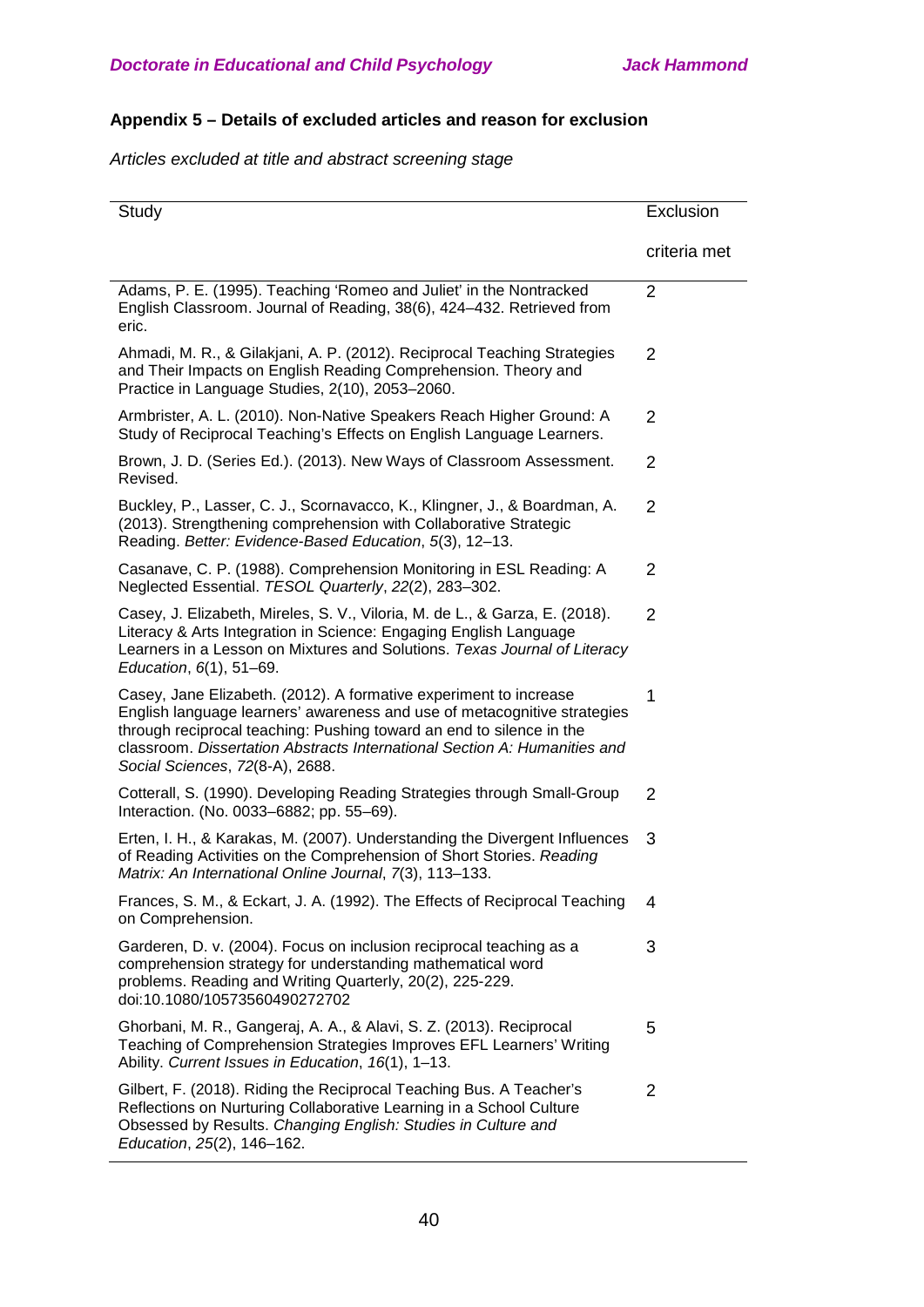| Study                                                                                                                                                                                                                                                                                            | Exclusion      |
|--------------------------------------------------------------------------------------------------------------------------------------------------------------------------------------------------------------------------------------------------------------------------------------------------|----------------|
|                                                                                                                                                                                                                                                                                                  | criteria met   |
| Gomez, L., & And Others. (1995). Natural Assessment of Oral Language<br>Growth of Limited English Proficient Students in Paired Reciprocal<br>Learning (pp. $1-21$ ).                                                                                                                            | 5              |
| Guccione, L. M. (2011). Integrating Literacy and Inquiry for English<br>Learners. Reading Teacher, 64(8), 567-577.                                                                                                                                                                               | $\overline{2}$ |
| Hancock, J. W. (2012). The Effect of Reciprocal Teaching Plus across<br>Three Content Areas on Reading Comprehension in Seventh and Eighth<br>Grade Students (ProQuest LLC).                                                                                                                     | 4              |
| Harper, C., Cook, K., & James, C. K. (2010). Content-language integrated<br>approaches for teachers of EAL learners: Examples of reciprocal<br>teaching. English as an additional language: Approaches to teaching<br>linguistic minority students (pp. 75-96) doi:10.4135/9781446251454.n6      | 2              |
| Hosenfeld, C., & And Others. (1993). Activities and Materials for<br>Implementing Adapted Versions of Reciprocal Teaching in Beginning,<br>Intermediate, and Advanced Levels of Instruction in English, Spanish, and<br>French as a Second/Foreign Language.                                     | $\overline{2}$ |
| Hoyt, L. (2002). Make It Real: Strategies for Success with Informational<br>Texts. 1-320.                                                                                                                                                                                                        | $\overline{2}$ |
| Hsu, C., Yang, F. -. O., & Wu, W. -. V. (2013). An e-learning tool for<br>blended reciprocal teaching on english textbook for EFL technology-<br>majored students. Paper presented at the Proceedings of the 21st<br>International Conference on Computers in Education, ICCE 2013, 824-<br>826. | 1              |
| Kang, H. (1998). The Importance of 'Metacognition' in ESL Reading<br>Instruction. Journal of Japan-Korea Association of Applied Linguistics, 1,<br>$25 - 32.$                                                                                                                                    | $\overline{2}$ |
| Lawrence, L. J. (2007). Cognitive and Metacognitive Reading Strategies<br>Revisited: Implications for Instruction. Reading Matrix: An International<br>Online Journal, 7(3), 55-71.                                                                                                              | $\overline{2}$ |
| Liu, A., & Bu, Y. (2016). Reciprocal Learning Strategy in CALL<br>Environment: A Case Study of EFL Teaching at X University in Shanghai.<br>Universal Journal of Educational Research, 4(5), 1059-1070.                                                                                          | 2              |
| Miami-Dade County Public Schools, R. S. (2008). Miami-Dade County<br>Public Schools Statistical Abstract 2007-2008. Research Services, Miami-<br>Dade County Public Schools.                                                                                                                     | $\overline{2}$ |
| Miller, L. D., & Perkins, K. (1989). ESL Reading Comprehension<br>Instruction, 1-27.                                                                                                                                                                                                             | $\overline{2}$ |
| Mullen-O'Leary, C. (2016). English language learners' reading<br>comprehension: Advance organizers and comprehension monitoring.<br>Dissertation Abstracts International Section A: Humanities and Social<br>Sciences, 76(10-A(E)),                                                              | 1              |
| Oczkus, L. D. (2018). Reciprocal Teaching at Work: Powerful Strategies<br>and Lessons for Improving Reading Comprehension, 3rd Edition.                                                                                                                                                          | $\overline{2}$ |
| Ramos, J. A. (2012). Ameliorating the English Reading Comprehension of<br>Spanish-Speaking ELLs through a Reciprocal Teaching Intervention.                                                                                                                                                      | 1              |
| Soto, L. D. (1989). Enhancing the Written Medium for Culturally Diverse<br>Learners via Reciprocal Interaction. Urban Review, 21(3), 145-149.                                                                                                                                                    | $\overline{2}$ |